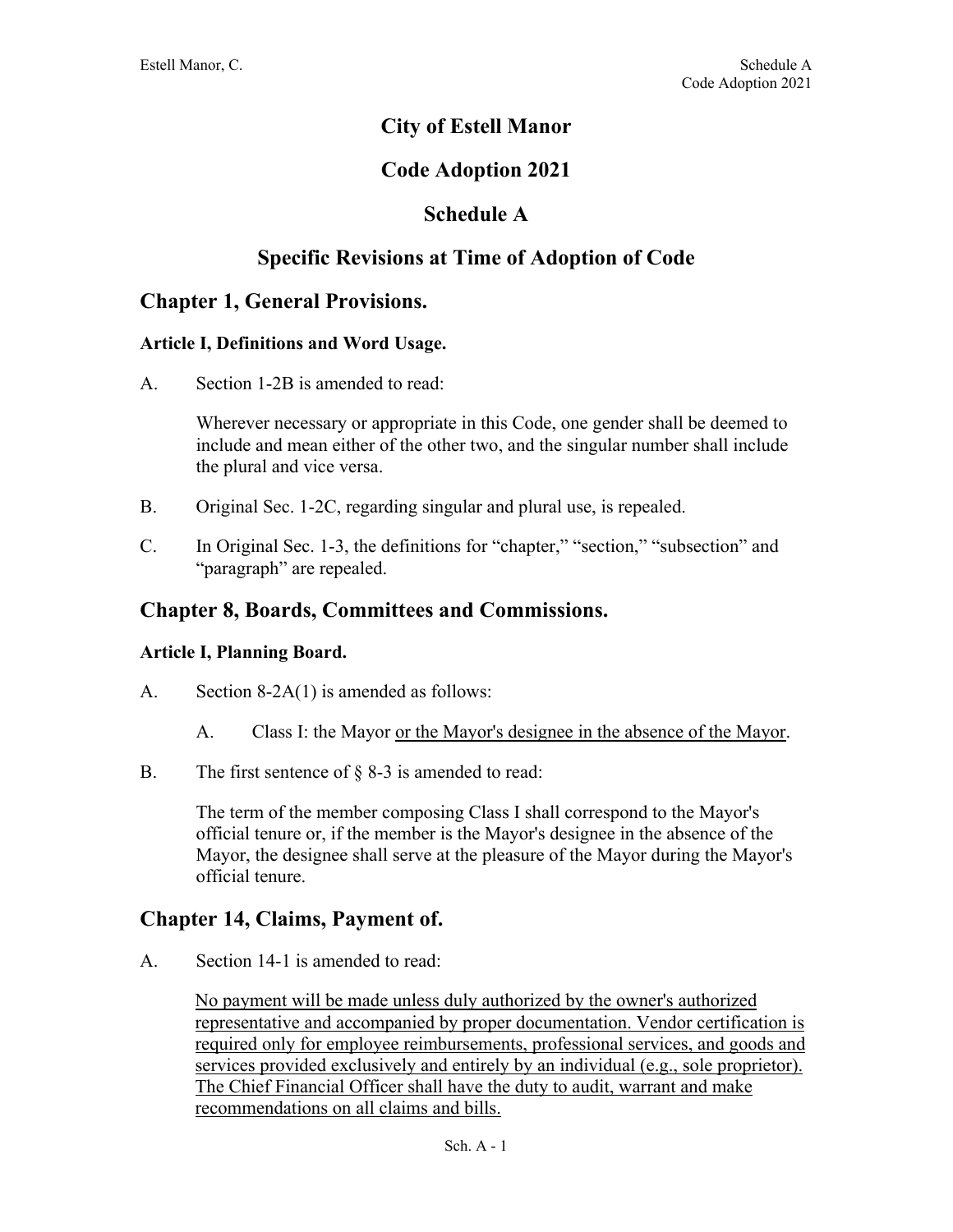B The first sentence of  $\S$  14-2 is amended as follows:

The bill or claim duly certified shall be presented to the City Clerk for inclusion in the agenda of the next formal meeting of the City Council and it shall be the duty of the Clerk to examine all bills or claims submitted for payment in order to ascertain if proper administrative procedures have been followed.

- C. Section 14-3 is amended to change "City Clerk" to "Chief Financial Officer."
- D. Section 14-5 is amended as follows:

After the Clerk has certified that the claims have been approved, he shall turn them over to the Treasurer or other Chief Financial Officer, who shall forthwith prepare the necessary checks for payment. The checks shall be signed by the Mayor, City Clerk and then signed by the Treasurer or other Chief Financial Officer. (If the Mayor is not available, a member of Council, who is registered with the bank, may sign.). After preparing checks for the payment of claims, he the Chief Financial Officer or other staff person shall record them in proper books of account and then mail. the checks to the claimants.

# **Chapter 22, Contracts.**

### **Article I, Award of Bids for Construction Projects.**

This article is amended to read:

## **§ 22-1. Bidding and awarding of contracts.**

The bidding and awarding of contracts shall be governed by the applicable statutes and regulations of the State of New Jersey including, without limitation, the Local Public Contracts Law, N.J.S.A. 40A:11-1 et seq.

# **Chapter 48, Fire Department.**

### **Article II, Length of Service Awards Program.**

Section 48-10B is amended to read:

The initial annual contribution shall be \$550. The governing body may from time to time amend the contribution amount to reflect cost of living increases authorized pursuant to N.J.A.C. 5:30-14.9.

# **Chapter 70, Officers and Employees.**

### **Article II, Clerk.**

Section 70-4 is amended to add Subsection G: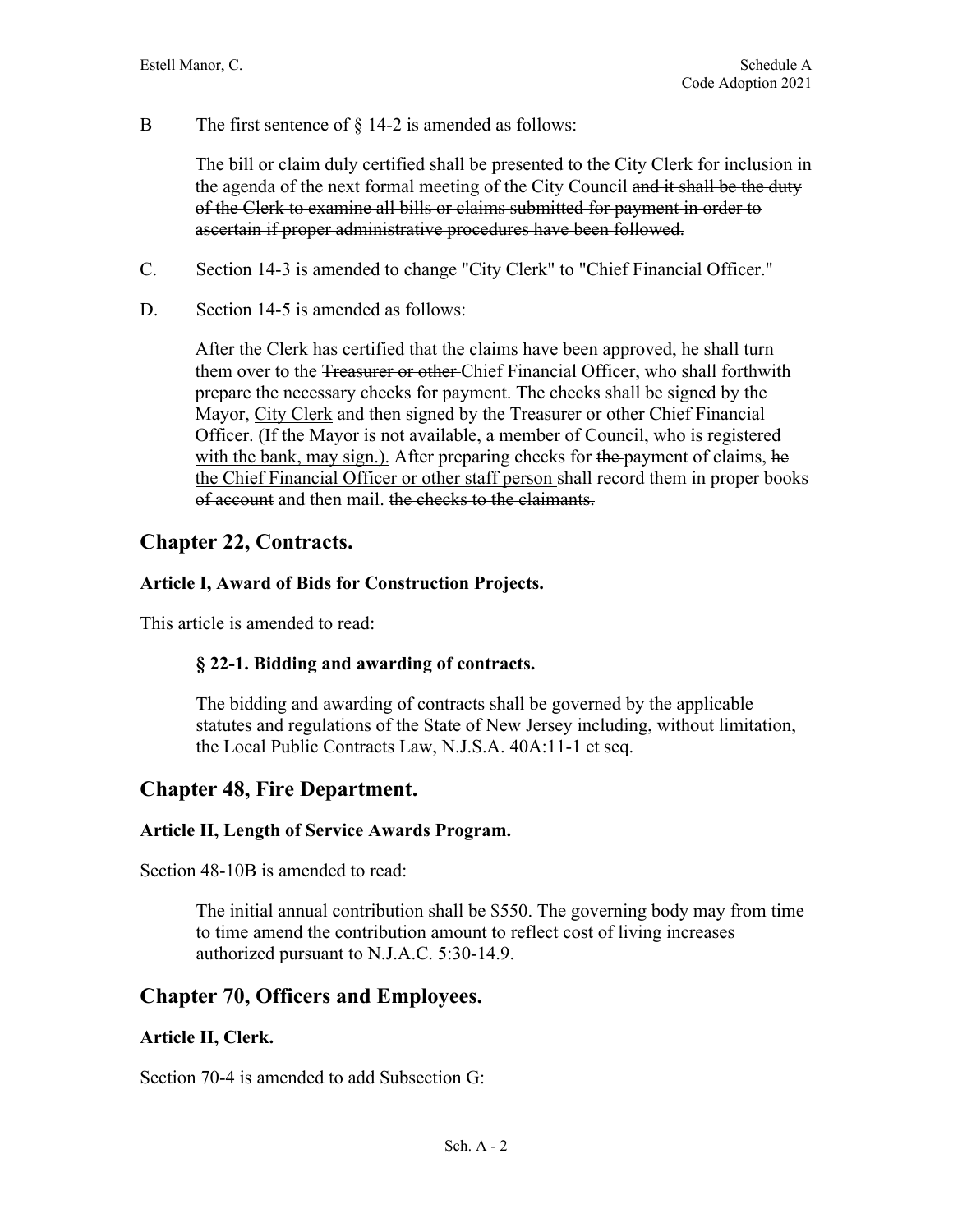The Clerk shall also serve as the Registrar of Vital Statistics in accordance with N.J.S.A. 26:8-11c. The appointment shall be for a three-year term at such compensation as the governing body may set.

### **Article XI, Chief Financial Officer.**

Section 70-23 is amended to change the term of office to four years.

# **Chapter 77, Personnel Policies.**

### **Article II, Political Fund-Raising.**

Section 77-8 is amended to read.

Violation of any provision of this article shall be punishable as provided in Chapter 1, Article II, General Penalty, of the Code of the City of Estell Manor.

## **Chapter 110, Alarm Devices.**

### **Article I, False Alarms.**

- A. Original Sec. 3-8.3, Charges for false alarms, is repealed.
- B. The first sentence of  $\S$  110-3 is replaced with the following:

*Violation of any provision of this article shall be punishable as provided in Chapter 1, Article II, General Penalty, of the Code of the City of Estell Manor.*

# **Chapter 114, Alcoholic Beverages.**

### **Article I, Licensing.**

Section 114-4B is amended to change 18 years to 21 years.

### **Article II, Possession and Consumption by Minors on Private Property.**

Section 114-9A is amended as follows:

Nothing contained in this article is intended to prohibit, nor shall it be construed as prohibiting, an underage person from consuming or possessing an alcoholic beverage in connection with a religious observance, ceremony, or rite or consuming or possessing an alcoholic beverage in the presence of and with the permission of a parent, guardian or relative who has attained the legal age to purchase and consume alcoholic beverages.

# **Chapter 119, Animals.**

### **Article I, Dogs.**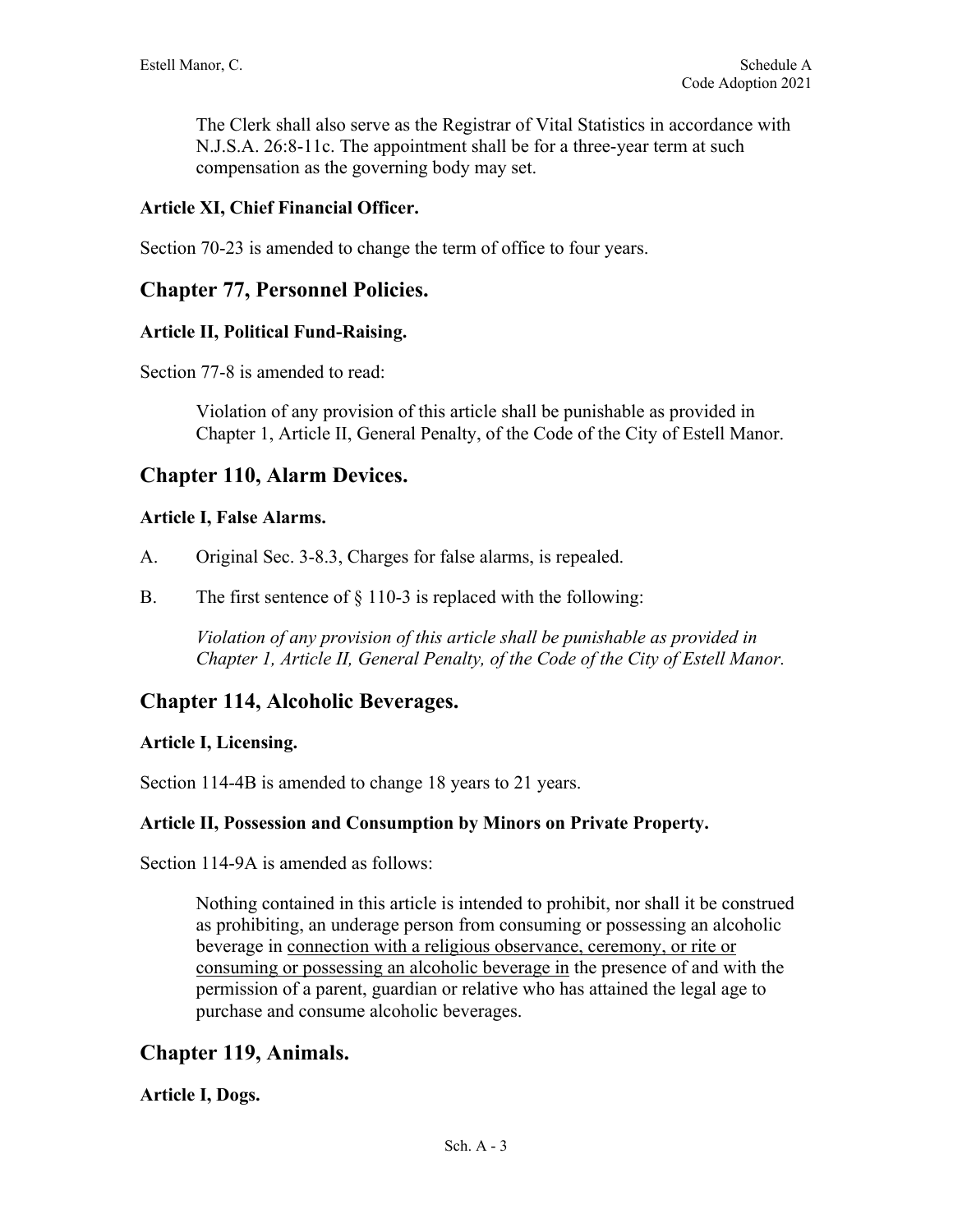- A. Section 119-1.
	- (1) The following definitions are amended to read as shown:

DOG — Any dog or dog hybrid.

VICIOUS DOG — Any dog or dog hybrid declared vicious by a municipal court pursuant to N.J.S.A. 4:19-22.

(2) The following definitions are amended as shown:

OWNER — When applied to the proprietorship of a dog, shall mean and include every person having a right of property in such dog and every person who has such dog in his keeping include every person having a right of property in that dog and every person who has that dog in his keeping, and when applied to the proprietorship of any other animal, including, but not limited to, a cat, shall include every person having a right of property in that animal and every person who has that animal in his keeping.

PET SHOP — Any room or group of rooms, cage or exhibition pen, not part of a kennel, wherein dogs for sale are kept or displayed Any place of business which is not part of a kennel, wherein animals, including, but not limited to, dogs, cats, birds, fish, reptiles, rabbits, hamsters or gerbils, are kept or displayed chiefly for the purpose of sale to individuals for personal appreciation and companionship rather than for business or research purposes.

POUND — An establishment for the confinement of dogs or other animals seized either under the provisions of this article or otherwise.

SHELTER — Any establishment where dogs or other animals are received, housed and distributed without charge.

(3) The following definitions are added:

*ANIMAL CONTROL OFFICER -- A person designated by the New Jersey State Commissioner of Health pursuant to N.J.S.A. 4:19-15.16a as a Certified Animal Control Officer, or in the absence of such an officer, the person, agency or entity authorized by the City to carry out the duties of the Animal Control Officer.*

*POTENTIALLY DANGEROUS DOG -- Any dog or dog hybrid declared potentially dangerous by a municipal court pursuant to N.J.S.A. 4:19-23.*

B. Section 119-2D is amended to read: "All licenses issued shall expire on December 31 of each year."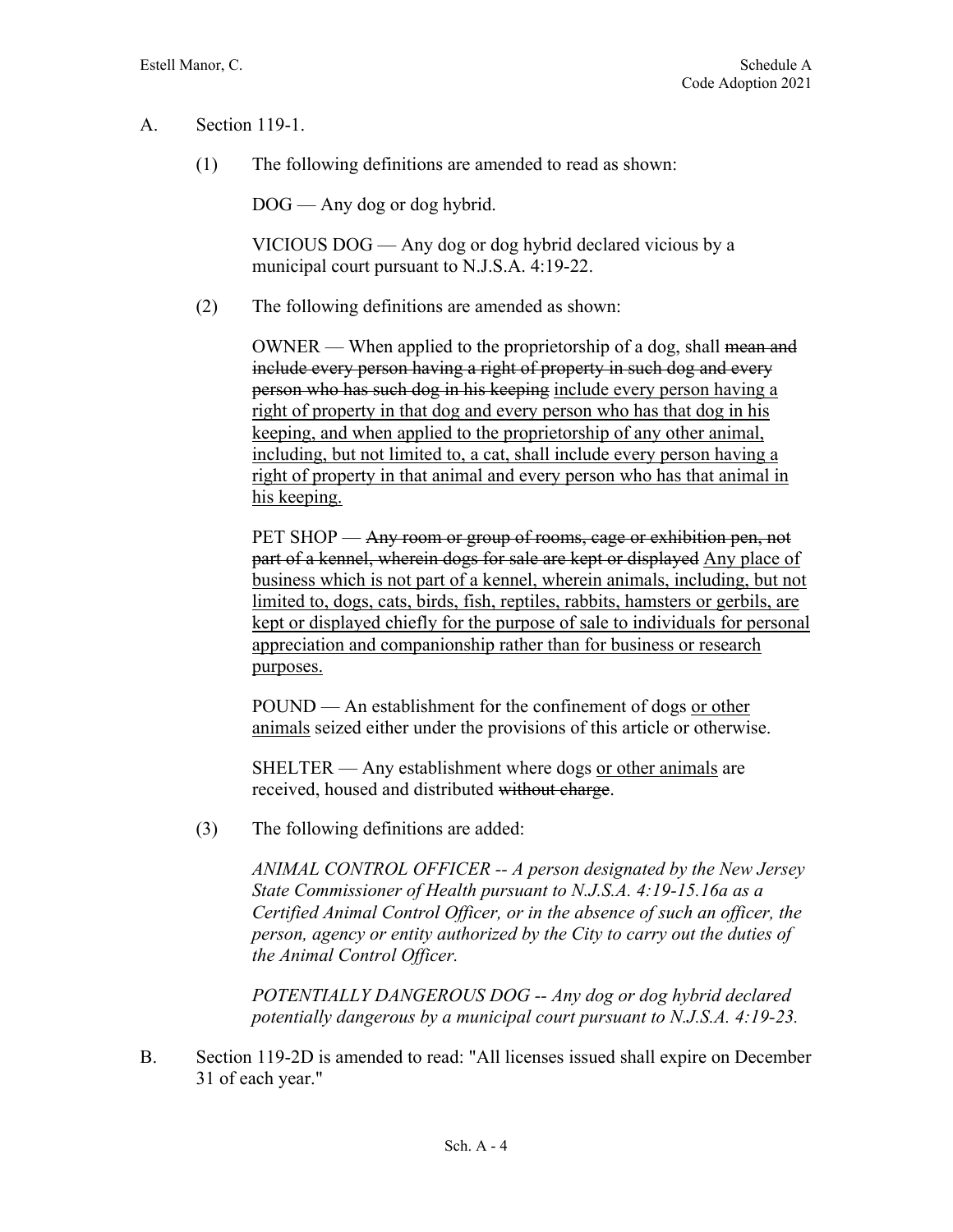C. Section 119-2 is amended to add Subsection E:

*Dogs used as guides for blind persons and commonly known as "Seeing Eye dogs," dogs used to assist handicapped persons and commonly known as "service dogs" or "aid dogs" and dogs used to assist deaf persons and commonly known as "hearing ear dogs" shall be licensed and registered as other dogs, except that the owner or keeper of such dog shall not be required to pay any fee therefor, pursuant to N.J.S.A. 4:19-15.3.*

- D. Section 119-3 is amended to read:
	- A. The Animal Control Officer shall take into custody and impound or cause to be taken into custody and impounded, and thereafter destroyed or offered for adoption, as provided in this section and in N.J.S.A. 4:19- 15.16, the following:
		- (1) Any dog off the premises of the owner or of the person keeping or harboring said dog which said Animal Control Officer or other appointed person has reason to believe is a stray dog.
		- (2) Any dog off the premises of the owner or of the person keeping or harboring said dog without a current registration tag on his collar.
		- (3) Any female dog in season off the premises of the owner or of the person keeping or harboring said dog.
		- (4) Any dog or other animal which is suspected to be rabid.
		- (5) Any dog or other animal off the premises of the owner reported to, or observed by, a certified Animal Control Officer to be ill, injured or creating a threat to public health, safety or welfare, or otherwise interfering with the enjoyment of property.
	- B. If any animal so seized wears a collar or harness having inscribed thereon or attached thereto the name and address of any person or a registration tag, or the owner or the person keeping or harboring said animal is known, the Animal Control Officer or other person authorized by the City shall forthwith serve on the person whose address is given on the collar, or on the owner or the person keeping or harboring said animal, if known, a notice, in writing, stating that the animal has been seized and will be liable to be offered for adoption or destroyed if not claimed within seven days after the service of the notice.
	- C. A notice under this section may be served either by delivering it to the person on whom it is to be served; or by leaving it at the person's usual or last known place of abode or at the address given on the collar; or by forwarding it by post in a prepaid letter addressed to that person at his usual or last known place of abode or the address given on the collar.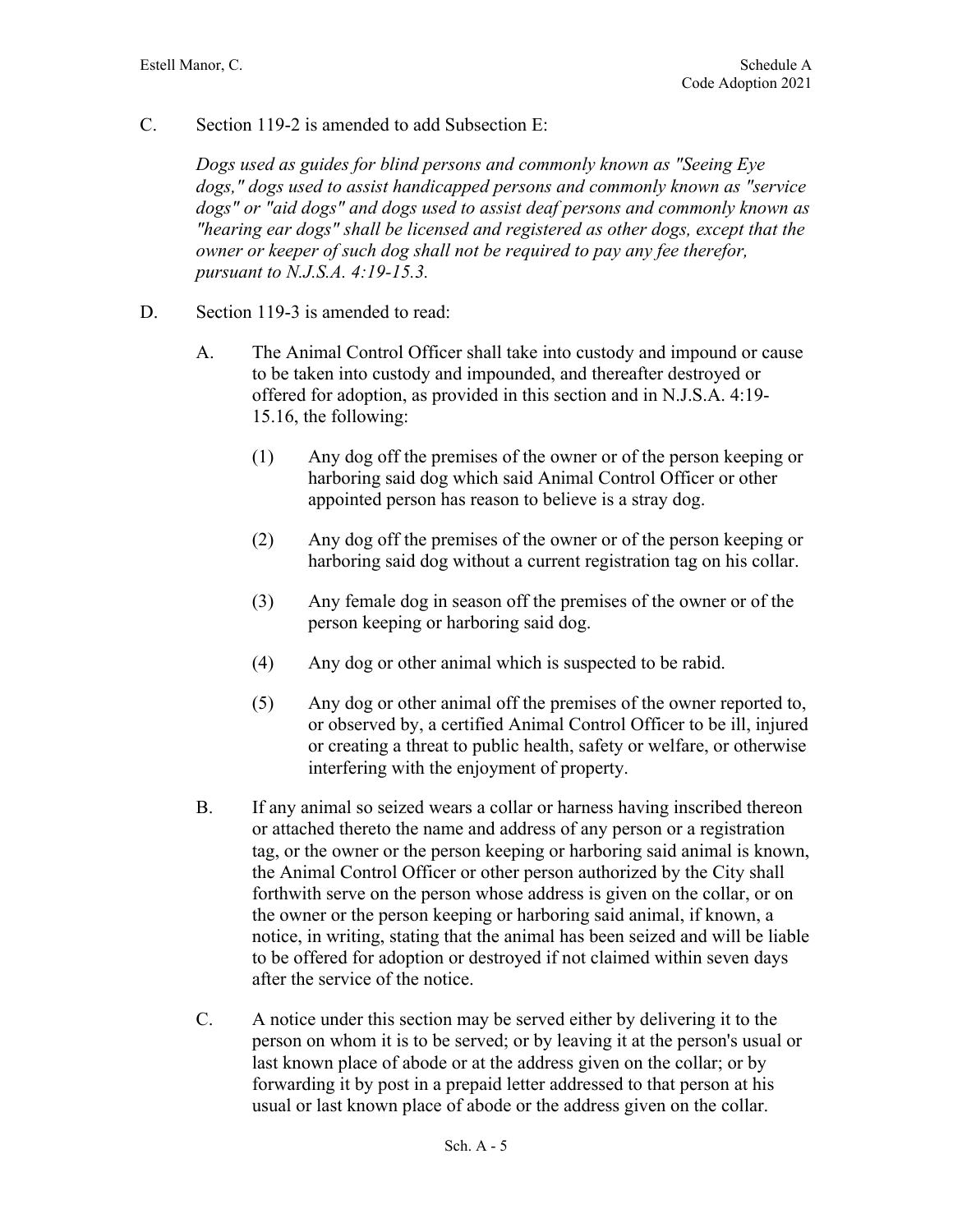- D. Any person authorized by the City may cause an animal to be destroyed in a manner causing as little pain as possible and consistent with the provisions of N.J.S.A. 4:22-19 or offered for adoption seven days after seizure, provided that:
	- (1) Notice is given as set forth above and the animal remains unclaimed;
	- (2) The owner or person keeping or harboring the animal has not claimed the animal and paid all expenses incurred by reason of its detention, including maintenance costs, in such amount as provided in Chapter 185, Article III, Fees for City Services; or
	- (3) The owner or person keeping or harboring a dog which was licensed at the time of seizure does not produce a license and registration tag for the dog.
- E. Prohibited. Every person owning, harboring, keeping or having charge of any licensed or unlicensed male or female dog shall:
	- (1) Prevent the dog from running-at-large upon any public highway, street, alley, park or other public place in the City at any time.
	- (2) Prevent the dog from being on any public highway, street, avenue, alley, park or other public place in the City at any time, unless such dog be accompanied by a person and be securely confined and controlled by an adequate leash not more than six feet in length.
	- (3) Prevent the dog from running-at-large in the City upon the lands or other real estate of any person without the consent of the owner of the lands or other real estate.
	- (4) Prevent the dog from injuring or damaging any vegetable garden, flower garden, lawn, plant, tree, shrubbery, grounds or other property of any person other than the person owning, harboring, keeping or having charge of such a dog.
	- (5) Prevent the dog from worrying, wounding, killing any sheep, lamb, domestic animal or poultry of any person other than the person owning, harboring, keeping or having charge of such a dog.
- E. Section 119-4 is amended to read:

The provisions of Chapter 307 of the Laws of 1989 (N.J.S.A. 4:19-17 et seq.), regarding potentially dangerous dogs and vicious dogs, shall be applicable in the City of Estell Manor.

F. Section 119-7 is amended to read: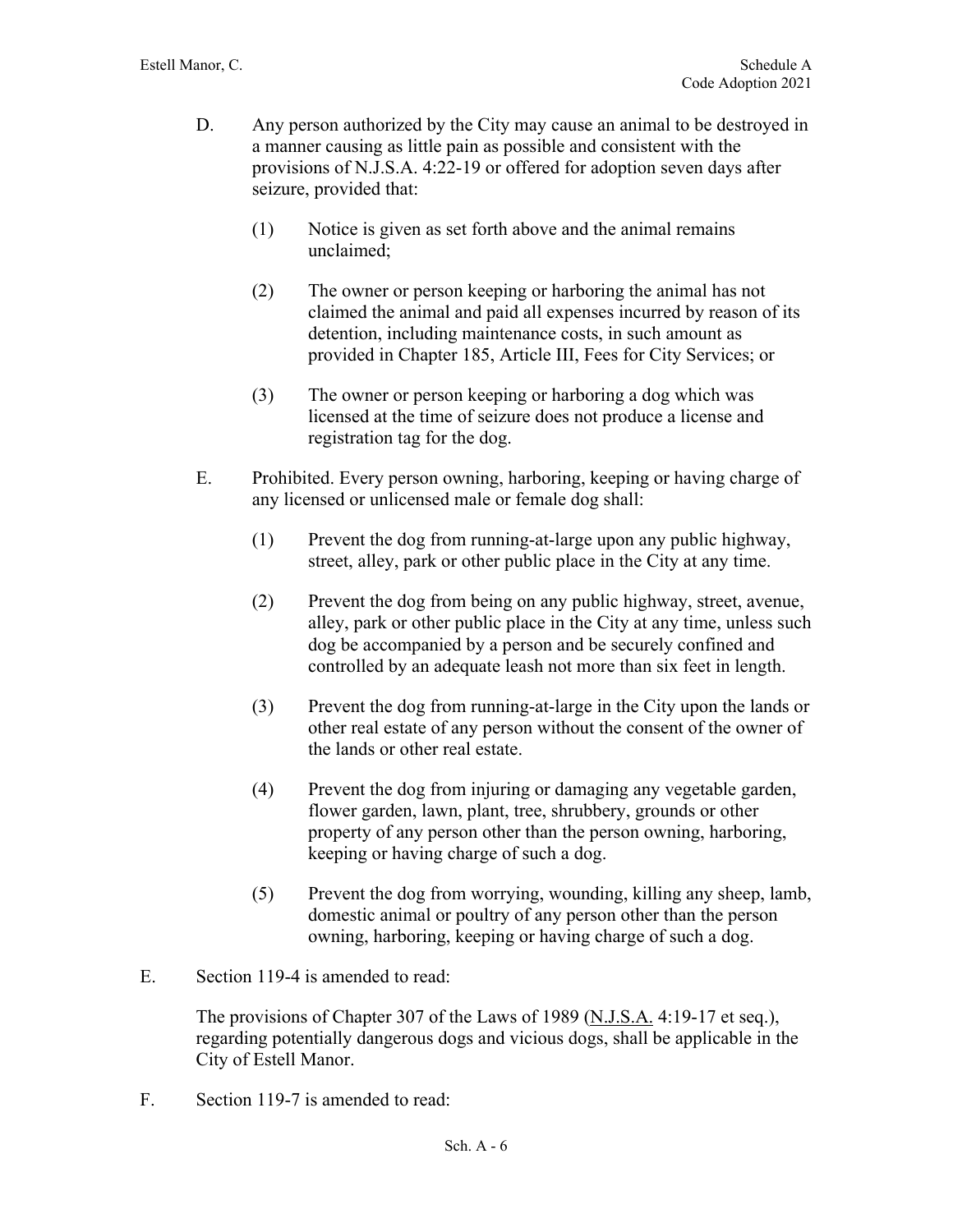- A. The provisions of this chapter and article shall be enforced by the Animal Control Officer, who shall be hired for a one-year term expiring on December 31 of the year of hiring. It shall be a violation of this chapter and article for any person to molest, obstruct or interfere with the Animal Control Officer in their performance of the duties set forth herein.
- B. The Animal Control Officer or such other person as the City may designate may, at the City's direction, make a canvass of all dogs owned, kept or harbored with the City limits and shall report to the City Clerk the result thereof, setting forth in separate columns the names and addresses of persons owning, keeping or harboring unlicensed dogs, the number of unlicensed dogs owned, kept or harbored by each of said persons, and a complete description of each of said unlicensed dogs.
- G. Section 119-8 is amended to read:

Except as may be provided in N.J.S.A. 4:15-19.1 et seq., a violation of this article shall be punishable by the penalties as set forth in Chapter 1, General Provisions, Article II, General Penalty.

# **Article II, Deer Driving.**

Section 119-11 is added:

*§ 119-11. Enforcement.*

*This article will be enforced by the State Police.*

# **Chapter 142, Campgrounds.**

## **Article I, Private Campgrounds.**

- A. Original Sec. BH:3-2, Public record, is repealed.
- B. Section 142-2 is amended to delete the phrase "except under emergency circumstances where the Estell Manor Board of Health may be called upon to undertake such duties" from the last sentence thereof.
- C. Section 142-5B is amended to delete the last sentence thereof, regarding an application fee.
- D. Section 142-8 is amended to change "Private" to "Public." Said section is further amended to delete the specific penalty and instead state that violations are subject to the penalty in Chapter 1, Article II, General Penalty.

# **Chapter 185, Fees.**

## **Article I, Records.**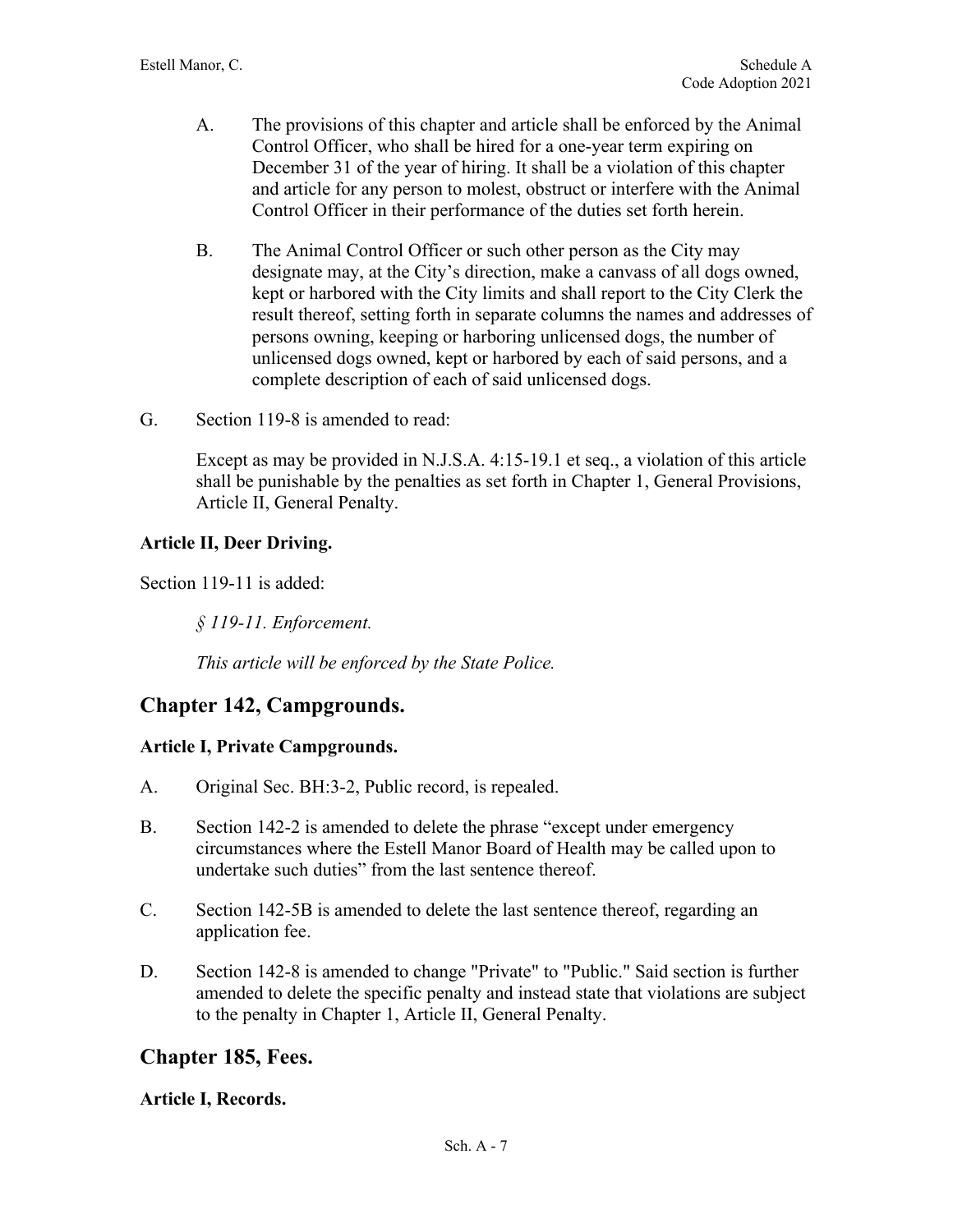- A. Section 185-1 is amended to provide reproduction fees of: \$0.05 per letter size page or smaller, and \$0.07 per legal size page or larger.
- B. Original Sec. 2-22A.4.k, Dog license fee, is repealed.
- C. Original Sec. 2-22A.4.l, Plenary retail consumption liquor license fee, is repealed.

### **Article II, Municipal Court Discovery Fees.**

Section 185-5 is amended to delete the per-page fees and instead provide reproduction fees of: \$0.05 per letter size page or smaller, and \$0.07 per legal size page or larger.

### **Article III, Fees for City Services.**

This article is amended in its entirety to read:

#### *§ 185-7. Alcoholic beverages.*

*The annual license fees for the sale or distribution of alcoholic beverages in the City shall be as follows: (§ 114-3)*

### *Class of License Annual License Fee*

*Plenary retail consumption license \$504*

*Plenary retail distribution license \$140*

*Club license \$70*

#### *§ 185-8. Animals.*

*Item Fee*

*Dog license, spayed/neutered (§ 119-2) \$10*

*Dog license, not spayed/neutered (§ 119-2) \$20*

*License late fee (§ 119-2) \$5*

*Impounded animal maintenance cost (§ 119-3) Not to exceed \$4 per day*

### *§ 185-9. Campgrounds.*

*An annual license fee for a private campground shall be payable to the Clerk as follows: (§ 142-5)*

#### *Number of Campsites Fee*

*Up to 200 \$600*

*For each additional over 200 \$5 each*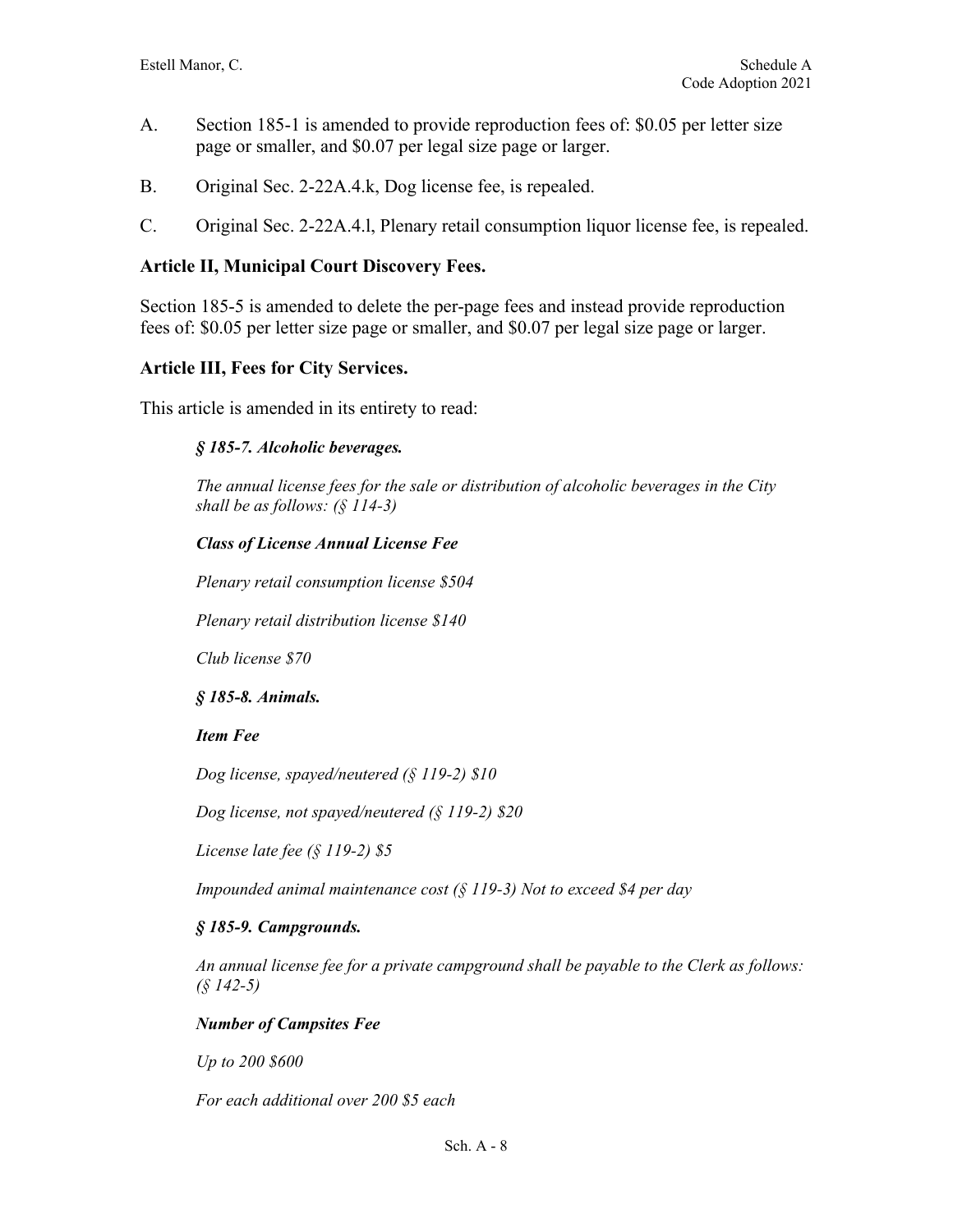#### *§ 185-10. Checks, returned.*

- *A. Service charge. Whenever a check payable to any account of the City of Estell Manor is returned for lack of sufficient funds, because the account was closed or for any other similar reason, a service charge of \$20 per transaction shall be charged to the payer or added to the account of the payer, in the discretion of the official receiving the payment. The service charge shall be paid and credited before any other payment on the account is accepted and credited.*
- *B. Unpaid charges to become lien. In the event that unpaid service charges assessed under this provision shall become delinquent and, when applicable, a lien against the property of the payer may be enforced in the same manner as other liens created by these ordinances.*
- *C. Cash payment required. Any payer whose returned checks become chronic, as determined by the Tax Collector or the Chief Financial Officer, may thereafter be required to make all payments due to the City of Estell Manor in cash or by certified or cashier's check.*

#### *§ 185-11. Property, abandoned and vacant.*

#### *Item Fee*

*Registration of abandoned property, annual fee (§ 289-5) \$300 per property*

*Administrative fee for cost of temporarily securing property (§ 289-11) \$500*

### *§ 185-12. Soil removal.*

*License fee: \$600. (§ 315-5)*

### *§ 185-13. Streets and sidewalks.*

- *A. Street opening permit fee: \$125. (§ 336-6)*
- *B. Street construction and paving. (§ 336-15)*
	- *(1) Application filing fee: \$125.*

*(2) Inspection fee equal to 5% of the Engineer's estimate of costs to be billed by municipal professionals for the review of design and inspections of improvements related to the project.*

### *§ 185-14. Subdivision of land.*

*Schedule of fees and deposits:*

#### *Escrow Fees*

### *Type Application Fees Attorney Engineer*

*Minor subdivision1 \$150 \$500 \$750*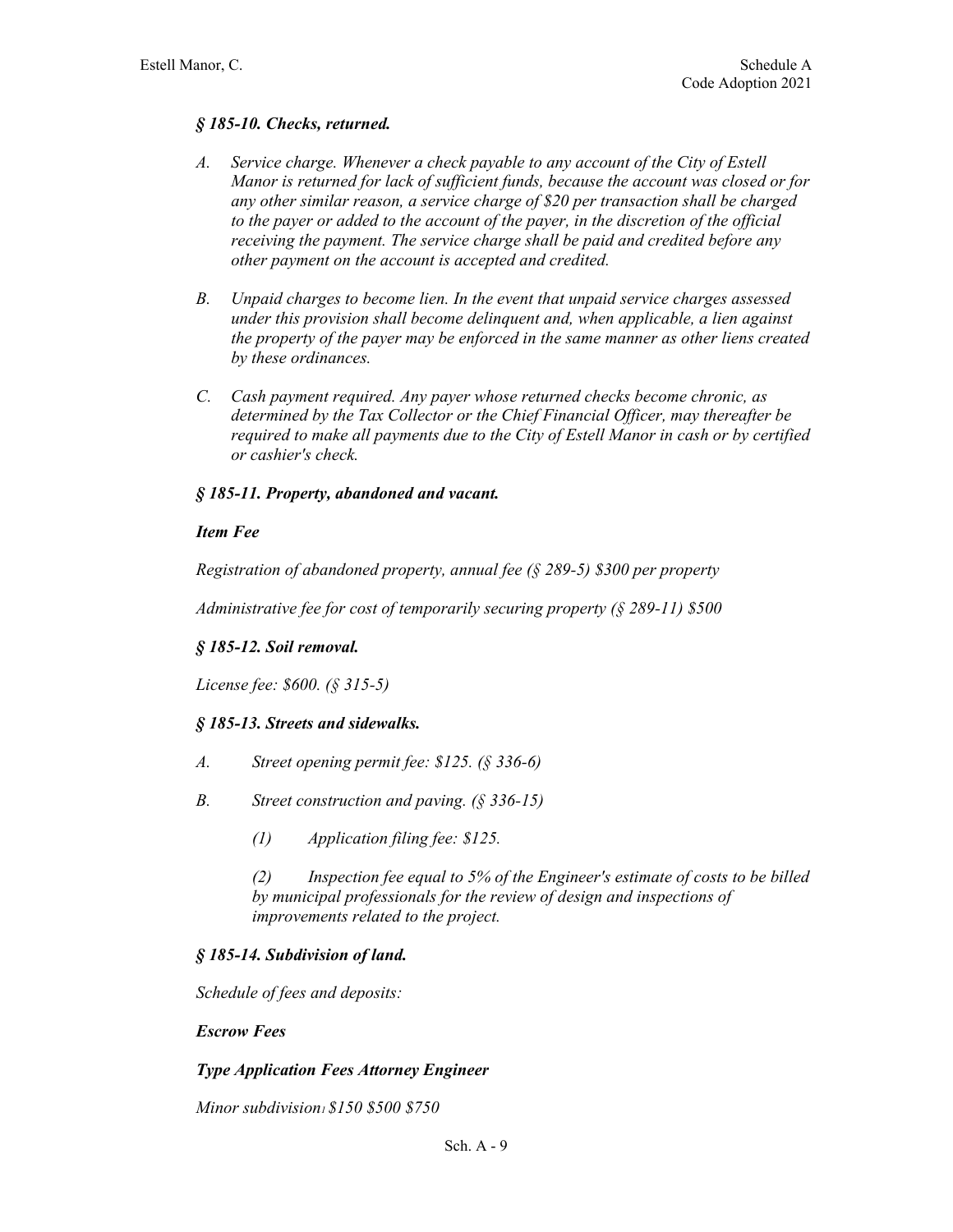*Major subdivision<sup>1</sup>*

*Preliminary \$400 plus \$25/lot \$1,500 \$4,000*

*Final \$400 plus \$25/lot \$500 \$500*

*Tax Map revision \$150 per each new lot*

*created*

*Site plan (minor) \$400 \$500 \$1,500*

*Site plan (major)*

*Commercial \$500 \$750 \$3,000*

*Residential \$500 \$500 \$4,000*

*Hardship variance \$300 \$650 \$500*

*Use variance \$400 \$750 \$1,000*

*Conditional use permit \$300 \$500 \$500*

*Appeals and interpretations \$300 \$500 \$500*

*Rehearings \$100 \$5002 \$500<sup>2</sup>*

*Informal review \$1503 \$100 \$100*

#### *NOTES:*

*<sup>1</sup>This application is subject to the Tax Map revision fees, which are refunded should the application be denied. A separate check is required.*

*<sup>2</sup>Escrow fees are refunded if request for rehearing is denied.*

*<sup>3</sup>Credit toward application fee for formal review pursuant to N.J.S.A. 40:55D-10.1.*

#### *§ 185-15. Zoning.*

*Item Fee*

*Code book - available online N/A*

*Land use section - available online N/A*

*Code supplement - available online N/A*

*Preliminary review by Historic Preservation Commission \$50*

*Zoning permit application, primary structure (§ 380-72) \$50*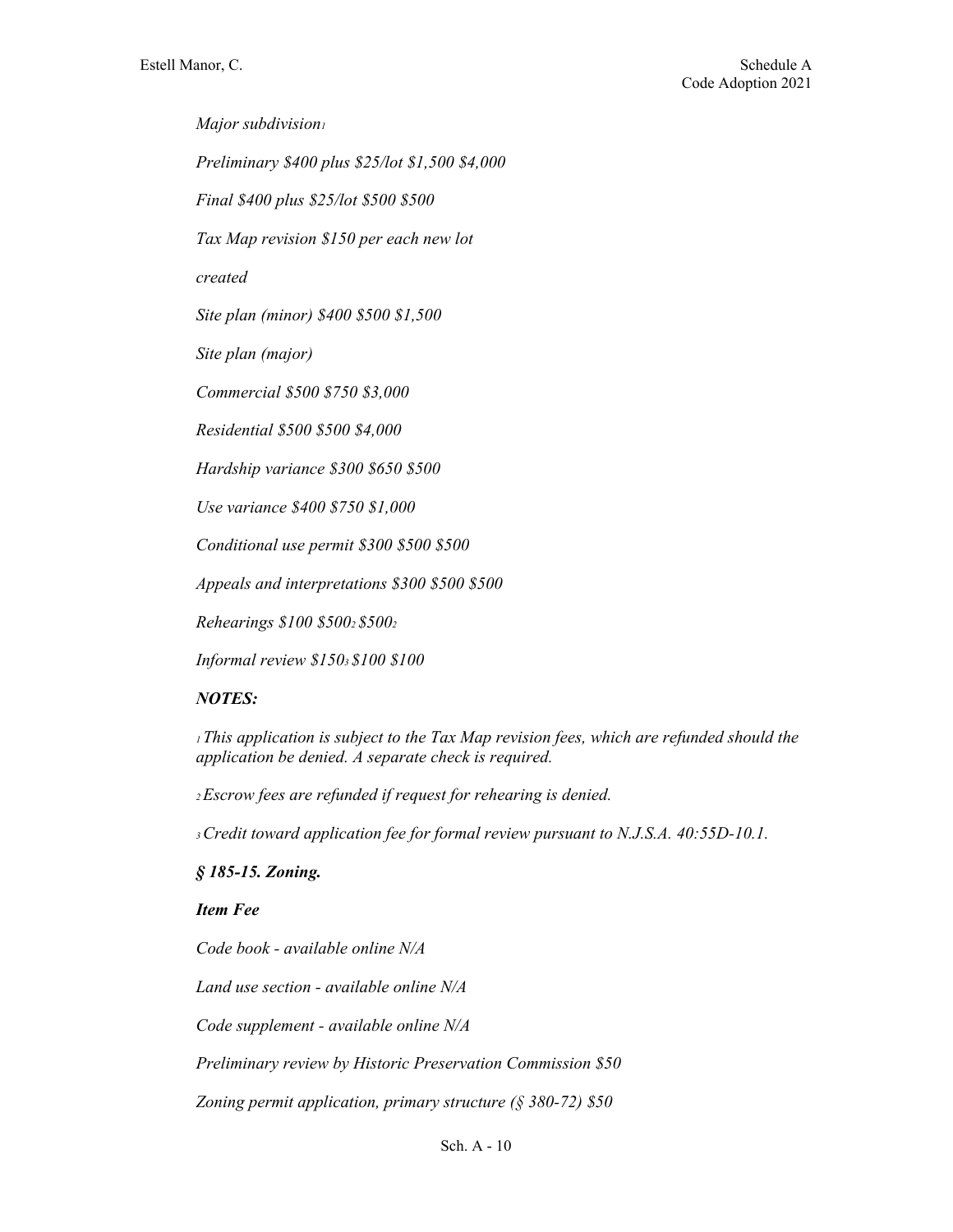*Zoning permit application, secondary structure (§ 380-20) \$20*

*Construction trailer, six-month period (§ 380-34) \$50*

*Flood plan certification \$75*

*Certificate of occupancy \$50*

*Pinelands development certificate (§ 380-36) \$25 each*

*Pinelands development certificate - registration outside City (§ 380-36) \$25 each*

*Registering Pinelands development credits from premises within the City for use on lands located outside the City (§ 380-36) \$25 each*

*Sign permit (§ 380-38) \$25*

*Additional, per square foot of sign relating to business or commercial uses \$5*

*Certificate of occupancy for resale or rerental with smoke detector certificate (§ 380-72) \$50*

*Second or more reinspection for certificate of occupancy (§ 380-72) \$30 per unit*

*Certificate of compliance (§ 380-73) \$50*

*Certificate of compliance, each subsequent visit (§ 380-73) \$50*

*List of adjacent property owners for notification purposes (§ 380-74) \$10 (flat fee in all cases)*

*Renewal of zoning variance (§ 380-75) \$25*

#### *§ 185-16. Municipal Clerk's fees for services and documents.*

*The Municipal Clerk is authorized to charge the following for services and documents provided by the Municipal Clerk's office:*

- *A. Certified copy of birth certificate: \$4 (\$2 additional copy).*
- *B. Certified copy of marriage certificate and/or certified copy of civil union certificate: \$4 (\$2 additional copy).*
- *C. Certified copy of death certificate: \$4 (\$2 additional copy).*
- *D. Additional fees.*

#### *Item Fee*

*Certified copies \$15*

*Additional certified copies \$5*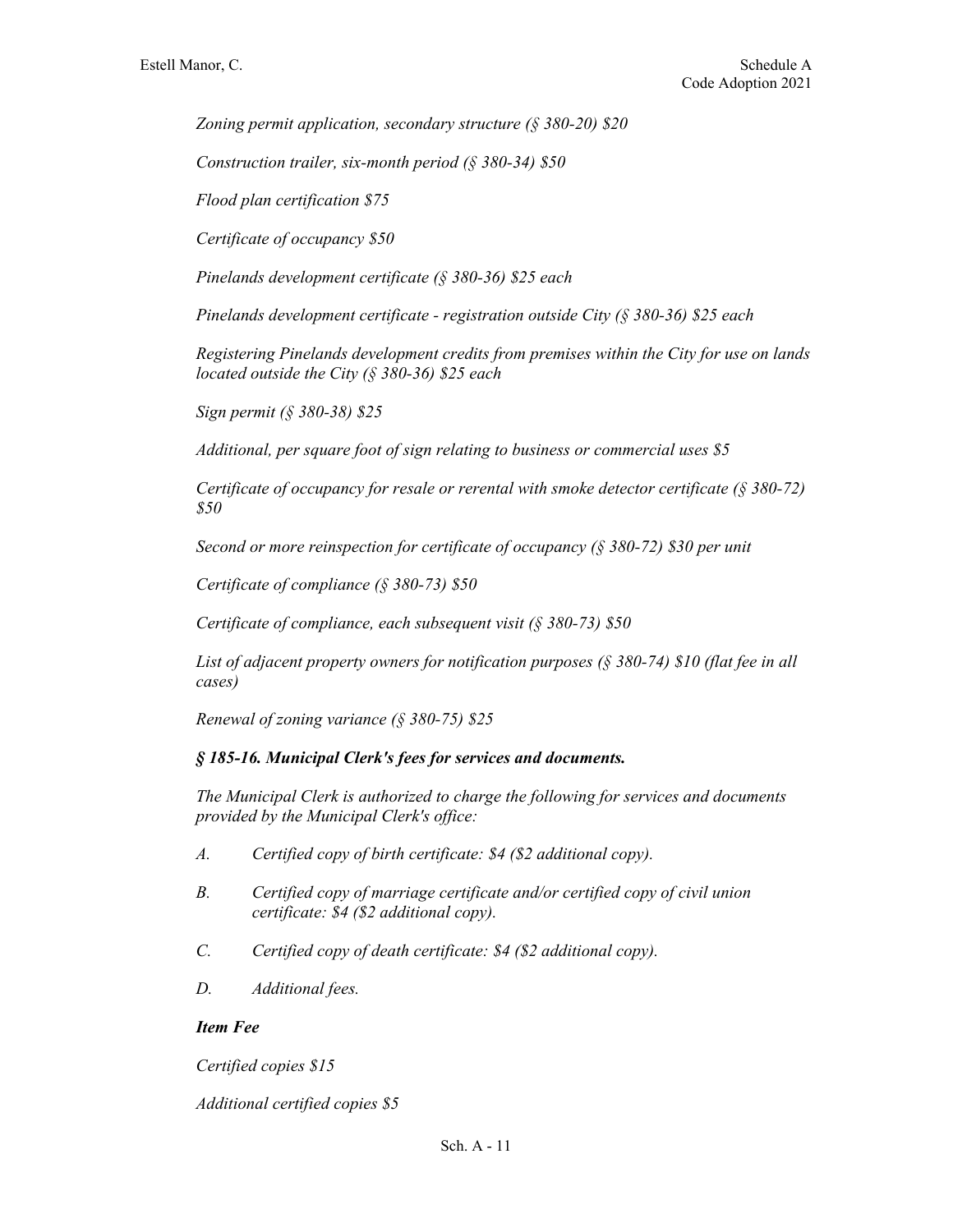*Meeting audio recording \*OPRA*

*Club license \$70*

*Photocopies \$0.25*

*Additional photocopies \$0.25*

*Fax outgoing \$1*

*Fax incoming \$1 first page; \$0.25 each additional*

*page*

### *§ 185-17. Municipal Tax Collector's fees for services and documents.*

*The Municipal Tax Collector is authorized to charge the following for copying documents and rendering services:*

- *A. Duplicate tax bill: \$5.*
- *B. Subsequent duplicate copy of the same tax bill requested in the same tax year: \$25.*
- *C. Tax search: \$10.*
- *D. Municipal assessment search: \$10.*
- *E. Municipal utilities search: \$10.*
- *F. Fax fee: \$1.*

# **Chapter 194, Fire Prevention.**

This chapter is amended to read:

§ 194-1. Applicable codes; enforcement.

The New Jersey Fire Safety Act (N.J.S.A. 52:27D-192 et seq.) and the regulations of the New Jersey Uniform Fire Code (N.J.A.C. 5:70-1, et seq.) are applicable in the City of Estell Manor and shall be locally enforced by the New Jersey Department of Community Affairs.

# **Chapter 200, Flood Damage Prevention.**

- A. Section 200-8 is amended to delete the specific penalty and instead refer to Chapter 1, General Provisions, Art. II, General Penalty.
- B. Said section is further amended to change "shall constitute a misdemeanor" to "shall constitute a violation."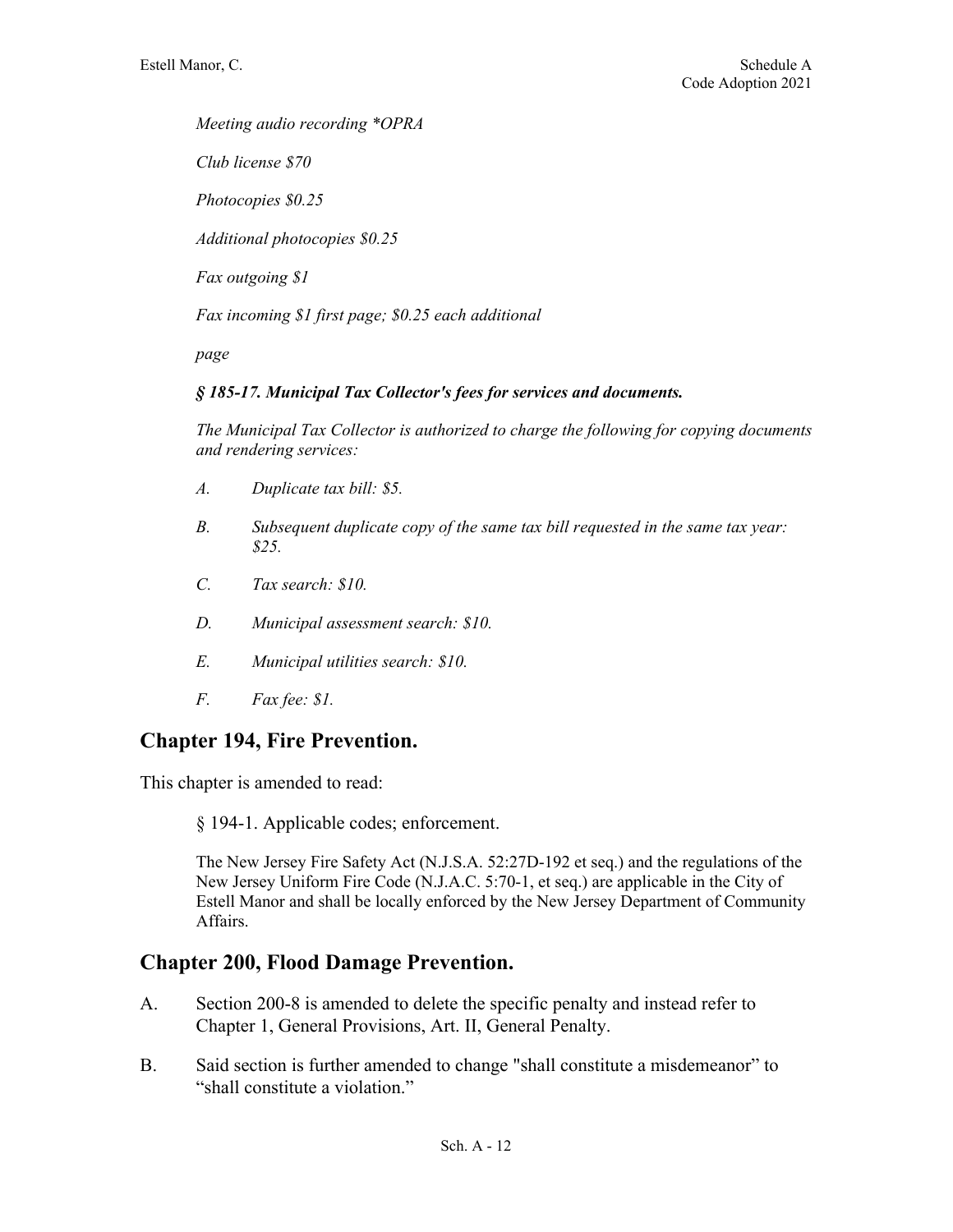# **Chapter 207, Games of Chance.**

## **Article I, Raffles.**

Section 207-1 is amended to read.

The governing body authorizes and delegates the authority to issue raffle licenses to the City Clerk. The City Clerk shall investigate applications and issue licenses in accordance with the "Raffles Licensing Act," N.J.S.A. 5:8-50 et seq., and the regulations in Title 13, Chapter 47, of the New Jersey Administrative Code.

# **Chapter 212, Garage Sales.**

A. In § 212-1, the definition of "person" is amended to read as follows:

PERSON -- Includes individuals, partnerships, voluntary associations and corporations listed as owner(s) of a lot shown on the Official Tax Map of the City of Estell Manor.

B. Section 212-2 is amended to read as follows:

§ 212-2. Garage sales; limitations.

It shall be unlawful for any person to conduct a garage sale in the City of Estell Manor more than three days per week and four times within a twelve-month period, for each lot shown on the Official Tax Map of the City of Estell Manor; or otherwise in violation of any other local, state or federal law.

- C. Section 212-3C is amended to read:
	- C. The owner or tenant of the premises on which such sale or activity is conducted shall be jointly and severally responsible for the maintenance of good order and decorum on the premises during all hours of such sale activity. No such person shall permit any loud or boisterous conduct on said premises nor permit vehicles to impede the passage of traffic on any roads.
- D. Section 212-5B is amended to read:
	- B. Any person conducting any such sale or similar activity who shall violate any of the terms and regulations of this chapter shall, upon conviction, be liable for the penalties set forth in Chapter 1, Article II of this Code.

# **Chapter 234, Housing.**

## **Article I, Housing Standards and Unfit Buildings.**

A. Section 234-5 is amended to read: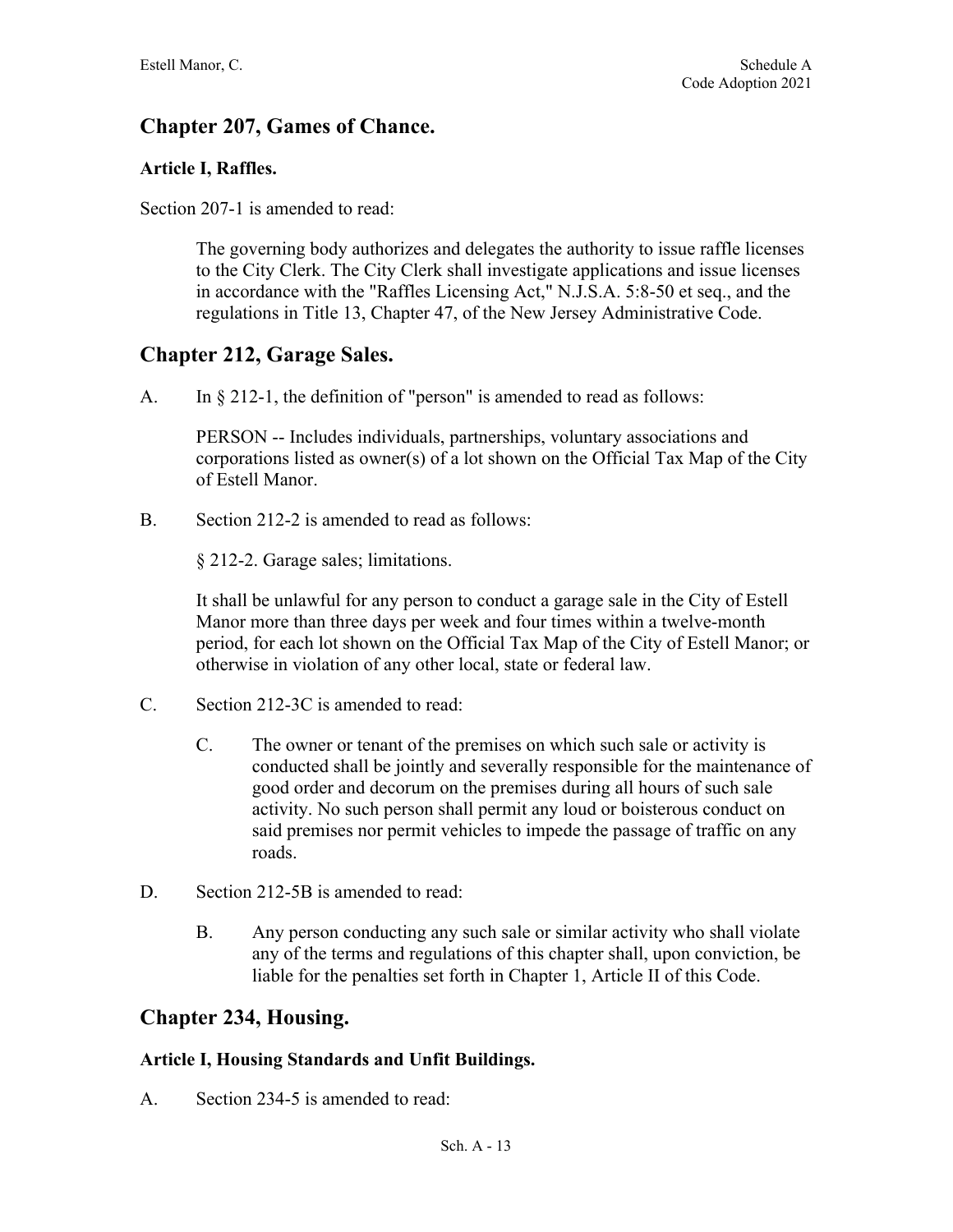Whenever a petition is filed with the Housing Officer by a public authority or by at least five residents of the municipality charging that any building is unfit for human habitation or occupancy or use or whenever it appears to the Housing Officer (on his own motion) that any building is unfit for human habitation or occupancy or use, the Housing Officer shall, if his preliminary investigation discloses a basis for such charges, issue and cause to be served upon the owner of and parties in interest in such building a complaint stating the charges in that respect and containing a notice that a hearing will be held before the Housing Officer (or his designated agent) at a place therein fixed not less than 7 days nor more than 30 days after the serving of said complaint. The owner and parties in interest shall be given the right to file an answer to the complaint and to appear in person, or otherwise, and give testimony at the place and time fixed in the complaint. The rules of evidence prevailing in the courts shall not be controlling in hearings before the Housing Officer.

### B. Section 234-6E(2) is amended to read:

The cost of repairs, alterations or improvements, or vacating and closing, or removal or demolition, if any, or the amount of the balance thereof remaining after deduction of the sum, if any, realized from the sale of materials derived from such building or from any contract for removal or demolition thereof, shall be a municipal lien against the real property upon which such cost was incurred. If the building is removed or demolished by the designated official, he shall sell the materials of such building. There shall be credited against the cost of the removal or demolition thereof, including the clearance and, if necessary, leveling of the site, the proceeds of any sale of such materials or any sum derived from any contract for the removal or demolition of the building. If there are no such credits or if the sum total of such costs exceeds the total of such credits, a detailed statement of the aforesaid costs and the amount so due shall be filed with the City Tax Assessor or other custodian of the records of tax liens and a copy thereof shall be forthwith forwarded to the owner by registered mail. If the total of the credits exceed such costs, the balance remaining shall be deposited in the Superior Court by the designated official, shall be secured in such manner as may be directed by such court, and shall be disbursed according to the order or judgment of the court to the persons found to be entitled thereto by final order or judgment of such court. Any owner or party in interest may, within 30 days from the date of the filing of the lien certificate, proceed in a summary manner in the Superior Court to contest the reasonableness of the amount or the accuracy of the costs set forth in the municipal lien certificate. If an actual and immediate danger to life is posed by the threatened collapse of any fire damaged or other structurally unsafe building, the designated official may, after taking such measures as may be necessary to make such building temporarily safe, seek a judgment in summary proceedings for the demolition thereof. Nothing in this section shall be construed to impair or limit in any way the power of the municipality to define and declare nuisances and to cause their removal or abatement, by summary proceedings or otherwise, nor is anything in this act intended to limit the authority of the enforcing agency or construction official under the State Uniform Construction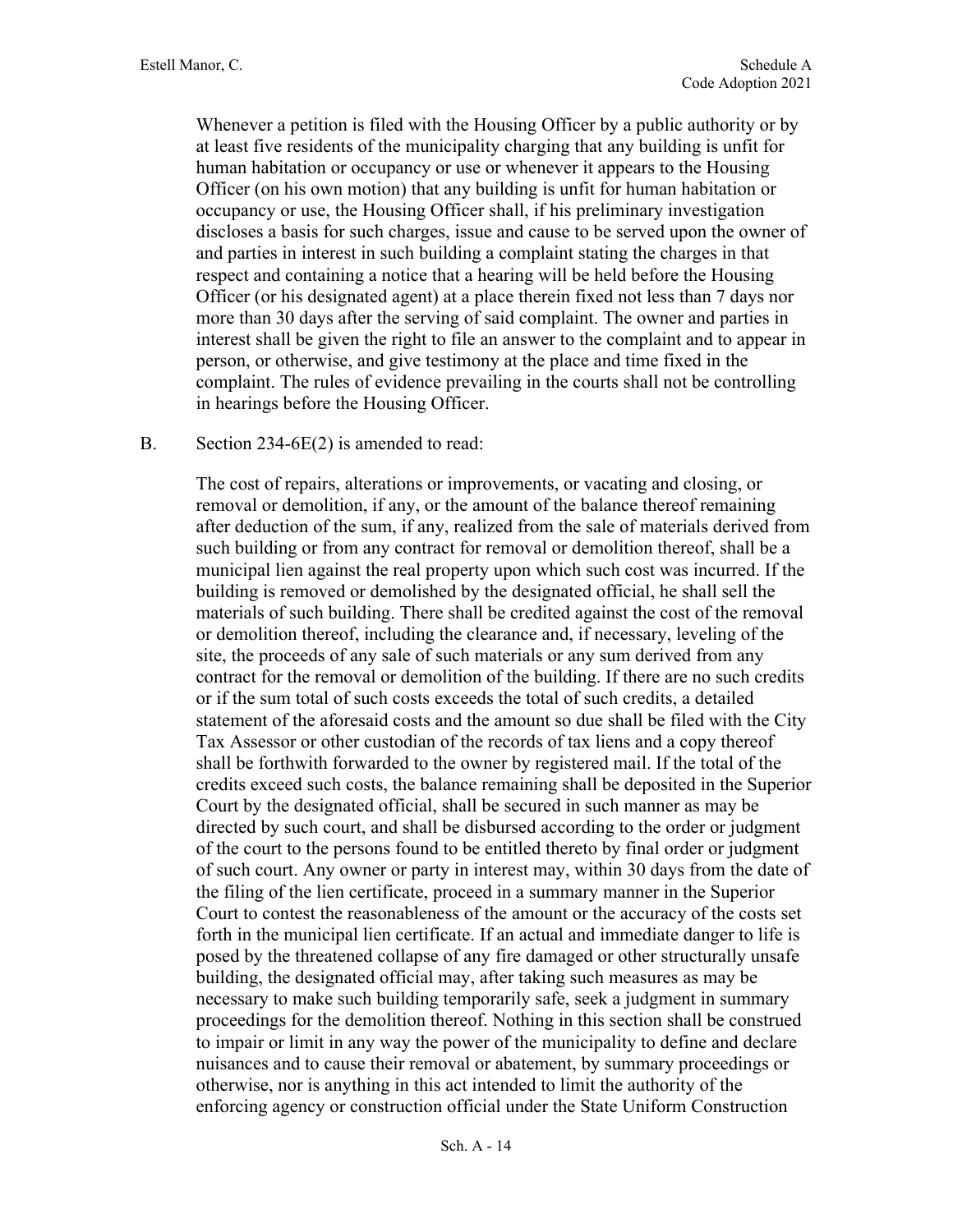Code Act, P.L.1975, c. 217 (N.J.S.A. 52:27D-119 et seq.) or any rules or regulations adopted thereunder.

- C. Section 234-7 is amended to change "once each week for two successive weeks in a newspaper printed and published in the County of Atlantic" to "once in a newspaper printed and published in the County of Atlantic."
- D. Section 234-13 is amended to delete the specific penalty and instead state that violations are subject to the penalty in Chapter 1, Article II, General Penalty.

# **Chapter 249, Littering.**

Section 249-18 is added:

*§ 249-18. Violations and penalties.*

*Penalties for violations on a roadway will be determined by the authority having jurisdiction over the roadway. Penalties for violations of local ordinances will be governed by Chapter 1, Article II, of this Code.*

# **Chapter 268, Numbering of Property.**

A. Section 268-4 is amended to read:

Each owner or occupant shall, within 30 days after receiving each number, cause the number to be placed in a conspicuous place upon such house (if clearly visible and within 50 feet of the street) or at the driveway entrance in a permanent and durable manner. Each number shall contrast with their background. Address numbers shall be Arabic numerals or alphabet letters. Numbers shall be a minimum of four inches (102 mm) in height with a minimum stroke width of 0.5 inch (12.7 mm) in compliance with the requirements of Section 304.3 of the Property Maintenance Code, as adopted by Chapter 292 of the Code of the City of Estell Manor.

B. Section 268-5 is amended to delete the specific penalty and instead state that violations are subject to the penalty in Chapter 1, Article II, General Penalty.

# **Chapter 280, Parks, Playgrounds and Recreation Areas.**

Section 280-6 is amended to delete the specific penalty and instead state that violations are subject to the penalty in Chapter 1, Article II, General Penalty.

# **Chapter 285, Peddling and Soliciting.**

## **Article I, Peddlers, Hawkers, Canvassers and Vendors.**

This article is amended to read: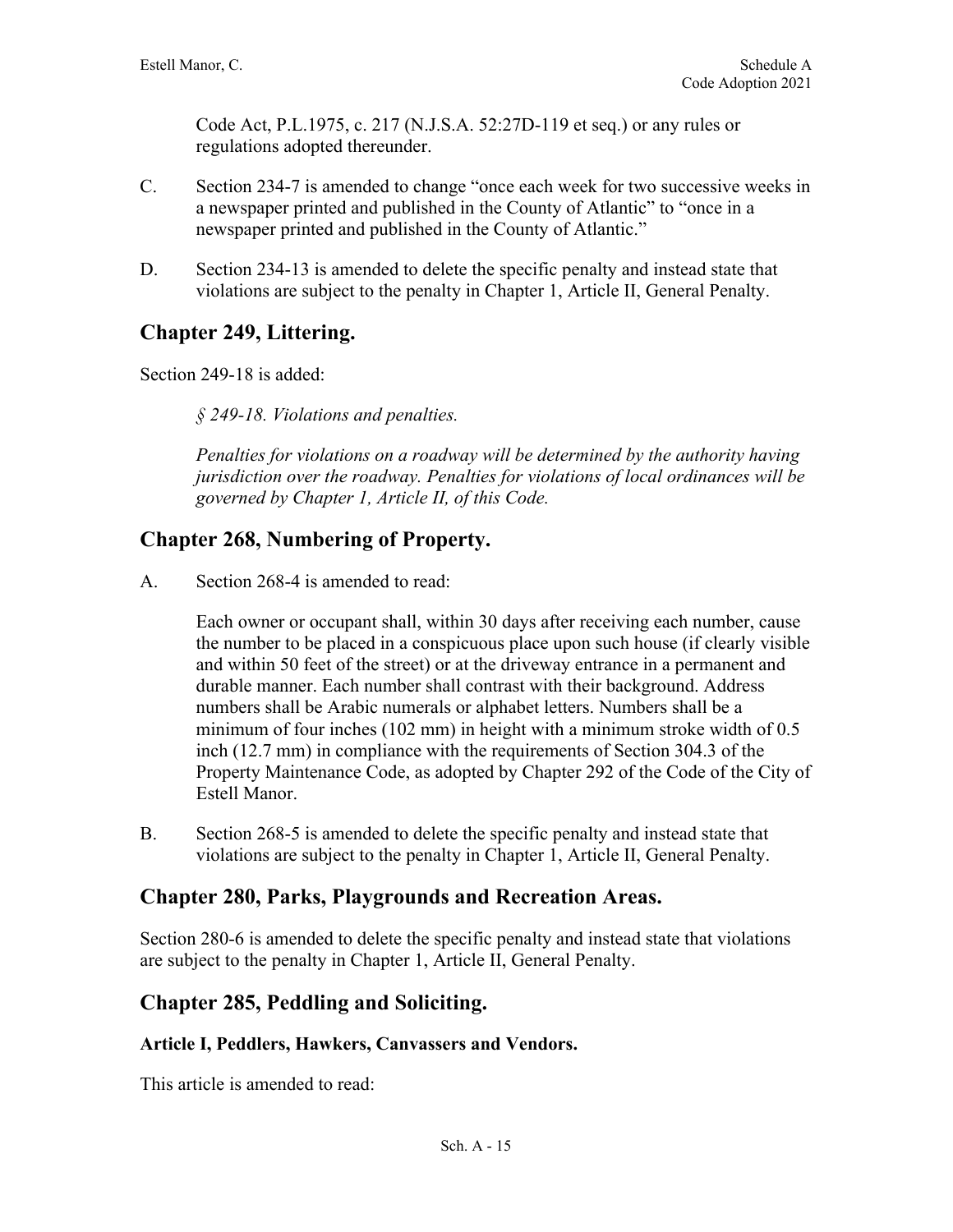## **§ 285-1. Authorization.**

Persons are authorized to engage in the business of an itinerant vendor, peddler, hawker, solicitor or canvasser, as those terms are defined in § 285-2, subject to compliance with the regulations set forth in § 285-5.

## **§ 285-2. Definitions.**

As used in this article, the following terms shall have the meanings indicated:

ITINERANT VENDOR — A person in the business of selling personal property or services who conducts his business from a fixed location but who does not intend to continue in business within the City permanently. A proprietor of a business which is seasonal in nature who suspends business during the off-season shall not for that reason alone be considered an "itinerant vendor."

## NONPROFIT ORGANIZATION —

- A. Any organization tax exempt under Section  $501(c)(3)$  of the Internal Revenue Code;
- B. Any organization created under or otherwise subject to the provisions of Title 15A of the New Jersey Statutes;
- C. Any organization, whether or not qualified under Section  $501(c)(3)$  of the Internal Revenue Code or subject to the provisions of Title 15A of the New Jersey Statutes, whose primary purpose is to benefit the school-age children of the City of Estell Manor;
- D. Any organization whose primary purpose is to advocate for religious or political causes, whether or not qualified under Section  $501(c)(3)$  of the Internal Revenue Code or subject to the provisions of Title 15A of the New Jersey Statutes; or
- E. Any Police Department and any volunteer fire or first aid company that is located in, has a substantial membership from or serves the City.

PEDDLER or HAWKER — A person who sells or delivers tangible goods, services or commodities from house to house, store to store, place to place or on the streets or in any public place, whether on foot or in a vehicle, whose sales are not made from one established spot, except where they are made in a street or public place, and who makes delivery at the time of his sale.

PERSON — An individual, firm, partnership, corporation (either profit or nonprofit), voluntary association, incorporated association, unincorporated association, society, club, trust or other similar entity or a trustee, principal or agent thereof.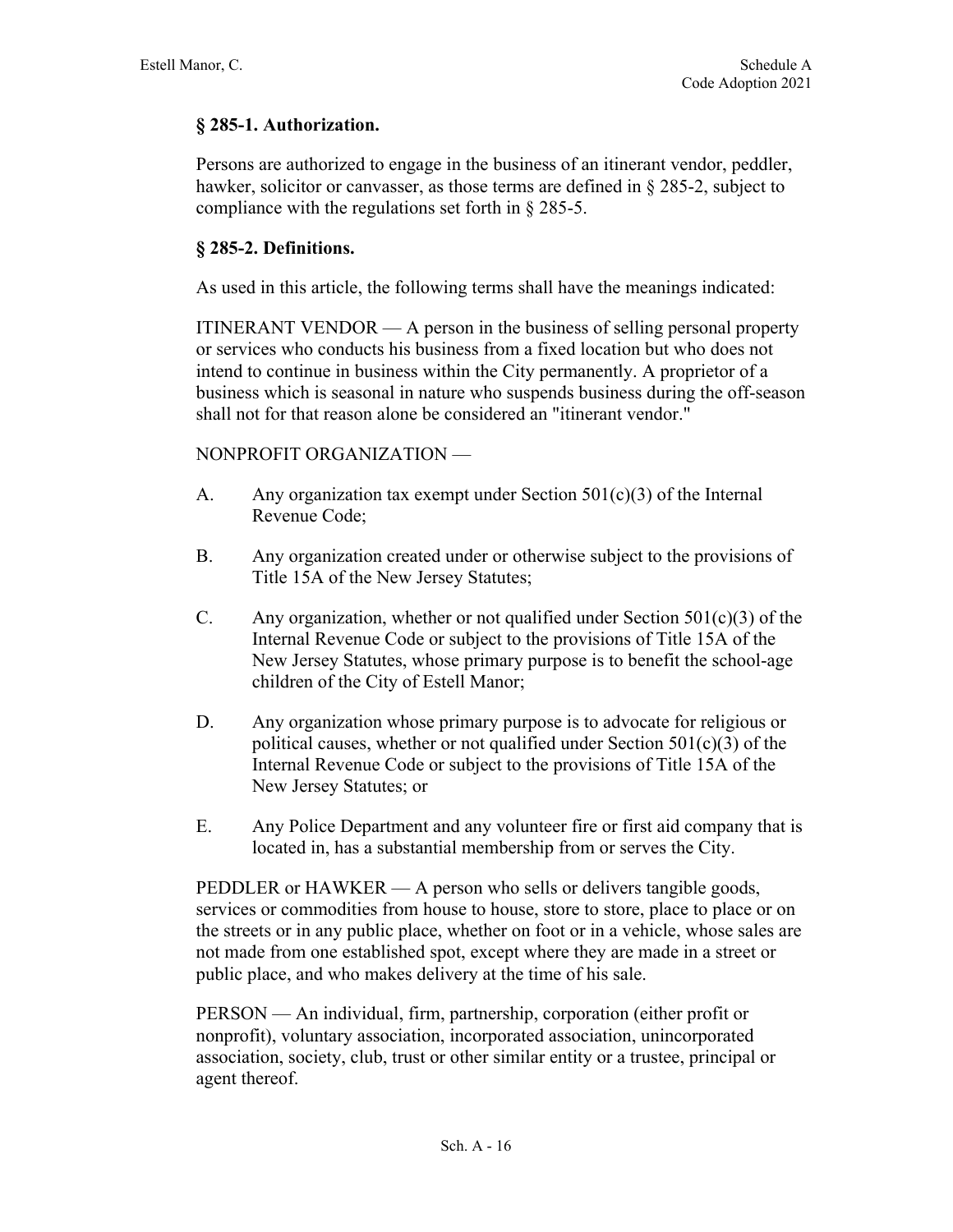SOLICITOR or CANVASSER — A person who goes from house to house or from place to place selling merchandise by sample or by taking orders for future delivery, with or without accepting advance payments for the goods and regardless of whether advance solicitation is made by mail, telephone or personal contact. The provisions of this definition shall apply to the person who comes in personal contact with the buyer, whether he obtains the order, delivers the goods or accepts money in payment for them. "Solicitor" also means any person who goes from house to house or from place to place for the purpose of obtaining alms, contributions or subscriptions, or who does research analyses, makes surveys or opinion polls or obtains rating data or similar information, or who engages in any similar work which involves a door-to-door or place-to-place activity.

### **§ 285-3. Nonsolicitation sticker.**

Notwithstanding any provisions to the contrary herein, any resident may choose to bar all canvassing and soliciting at their residence, which shall be communicated through the placement of a sticker or sign on the premises at a place visible to the public, stating that canvassing or soliciting at that premises is not permitted. B. Any person that canvasses or solicits a resident that has a sticker or sign on display shall be in violation of this article.

### **§ 285-4. Exceptions.**

Activities of the following described persons are deemed not to constitute the business of vending, peddling, hawking, soliciting or canvassing, provided that the person must comply with the specific requirements of this § 285-4 and the regulations of  $\S$  285-5:

- A. Any nonprofit organization as defined in § 285-2 of this article, provided that the means of identification assigned by such organization, if any, is carried by the peddler, solicitor or transient merchant. If no means of identification is assigned by such organization, the peddler, solicitor or transient merchant shall be required to carry a bona fide means of identification, including, but not limited to, a valid driver's license or other government-issued identification.
- B. Any person intending to distribute noncommercial or not-for-profit handbills, pamphlets, leaflets, circulars, advertisements or printed material.
- C. Any person:
	- (1) Campaigning for any elected public office or public question, which is to be voted upon in the City at a general election; special, primary or school board election; or in a national or state election;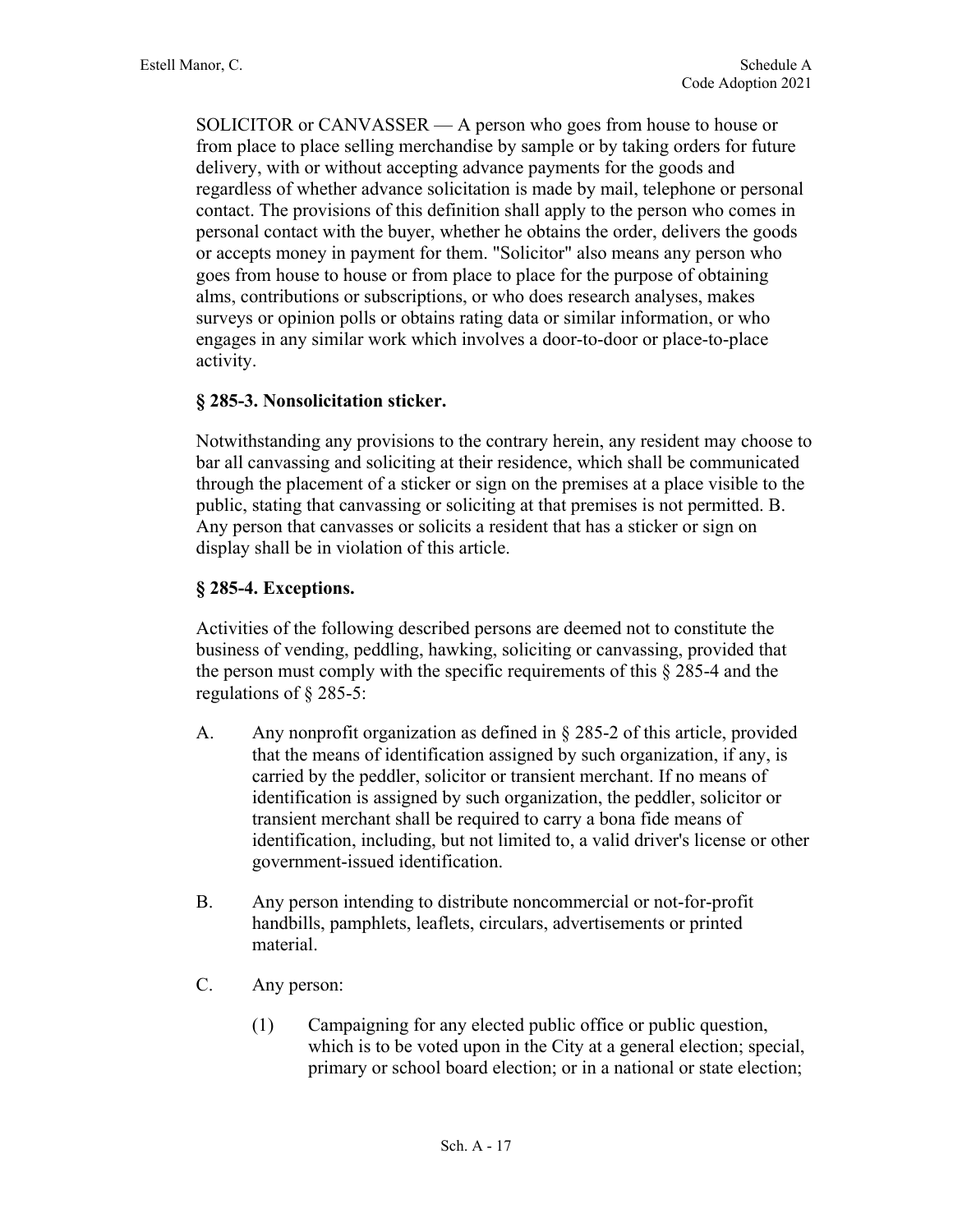- (2) Distributing handbills, pamphlets, leaflets, circulars, advertisements or printed material with respect thereto; or
- (3) Otherwise engaging in political speech.
- D. Any person engaging in advocacy of noncommercial or not-for-profit causes, whether or not in connection with a larger organization, or engaging in spontaneous speech, including, but not limited, to speech between neighbors.
- E. Any person honorably discharged from the military of the United States as defined by N.J.S.A. 45:24-9 and N.J.S.A. 45:24-10, possessing corresponding identification in conformity with said statute.
- F. Any person holding a solicitation license or permit issued under any legislation of the United States government or by any state agency pursuant to statute.
- G. Federal census takers, or those taking other polls or surveys pursuant to federal, state or local laws.
- H. Any person engaged in delivering goods, products or wares or other articles or things in the regular course of business to the premises of the person ordering or entitled to receive the same.

## **§ 285-5. Regulations.**

The following regulations shall apply to all activities conducted pursuant to §§ 285-1 and 285-4:

- A. No person or vehicle shall stand or be parked for the purpose of display or selling goods, products or services on any public or private property within a distance of 200 feet from the nearest public, private or parochial school in the City of Estell Manor during school hours. "School hours" shall mean any time during which school may be in session.
- B. No person shall sell or attempt to sell in accordance with the terms of this article before 9:00 a.m. or after 8:00 p.m. prevailing time. The aforesaid time limitation shall not apply to persons who are expressly invited into homes by the occupants thereof.
- C. No person shall park his vehicle for a period of time longer than necessary.
- D. No person or vehicle shall stand or be parked in a fixed location for the purpose of displaying or selling goods, products or services on any public or private property where to do so is likely to cause a crowd, impede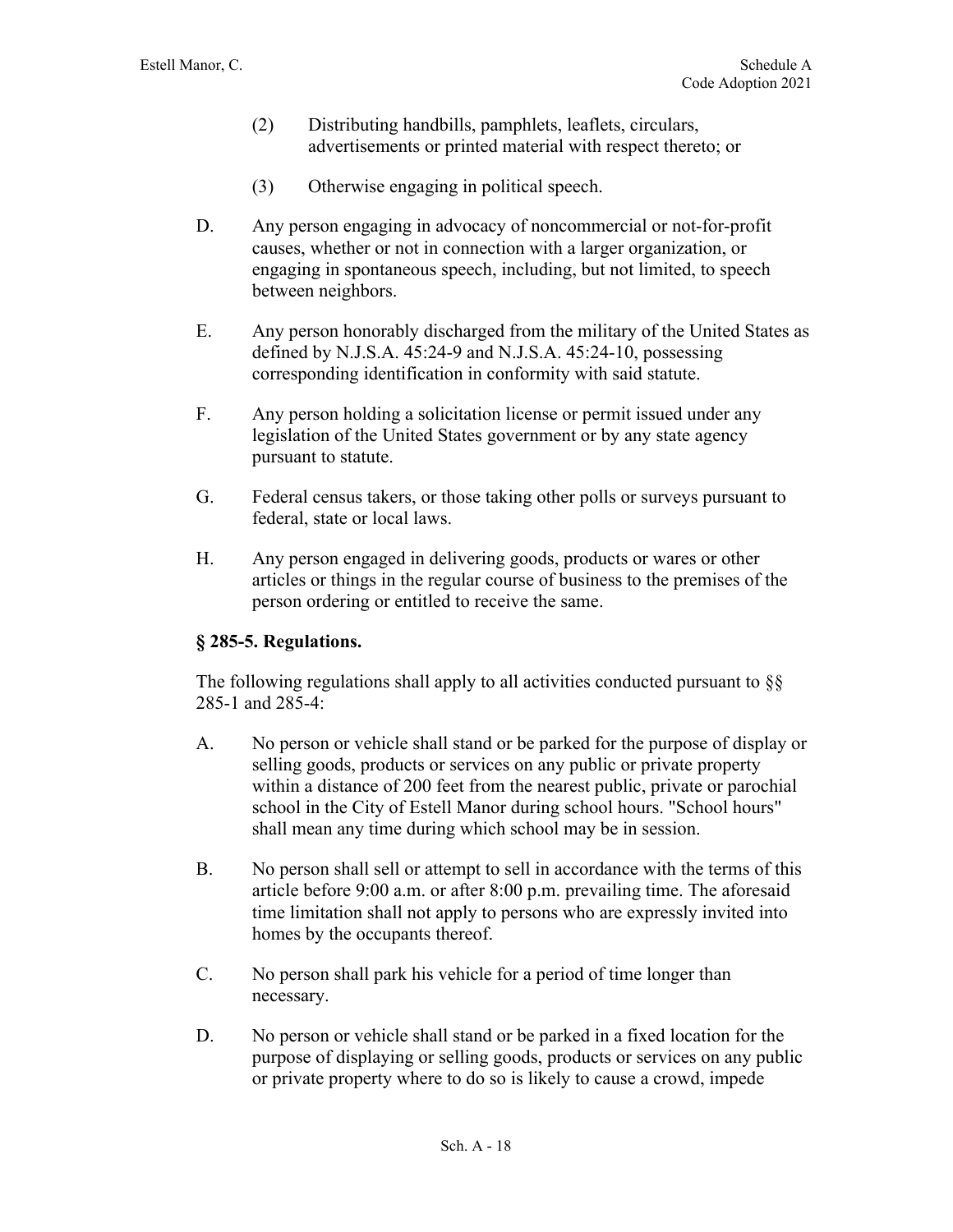vehicular or pedestrian traffic or produce annoying sounds, voices or disturbances which interfere with the comfort of residents.

- E. No person shall strew or litter or cause to be strewn or littered the public streets and highways with refuse or waste matter of any kind or to in anywise interfere with the comfort or convenience of the residents or business of the occupants or owners of adjacent property.
- F. All circulars, samples or other matter shall be handed to an occupant of the property and not left on or about the same.
- G. No person shall enter or attempt to enter the house of any resident in the City without an express invitation from the occupant of the house.
- H. No person shall conduct themselves in such manner as to become objectionable to or annoy an occupant of any house.
- I. No person shall enter upon any public property, including City parks, for the purpose of peddling or soliciting without express written consent of the City.

## **§ 285-6. Violations and penalties.**

Any violations of this article shall be subject to the general penalty provision of Chapter 1, Article II, General Penalty, of the Code of the City of Estell Manor.

# **Chapter 292, Property Maintenance.**

A. Section 292-2 is amended as follows:

Nothing in this legislation or in the Property Maintenance Code hereby adopted shall be construed to affect any suit or proceeding impending in any court, or any rights acquired, or liability incurred, or any cause or causes of action acquired or existing, under any act or ordinance hereby repealed as cited in Section 3 of this law; nor shall any just or legal right or remedy of any character be lost, impaired or affected by this legislation.

B. Section 292-3 is amended to delete the last two sentences thereof.

# **Chapter 315, Soil Removal.**

A. Section 315-5 is amended to read:

Licenses for excavating, digging or mining of topsoil, sand or gravel in the City for commercial purposes shall have a two-year term effective on June 1 of the year of issuance. The license fee shall be as provided in Chapter 185, Fees, Article III, Fees, for City Services, payable in advance.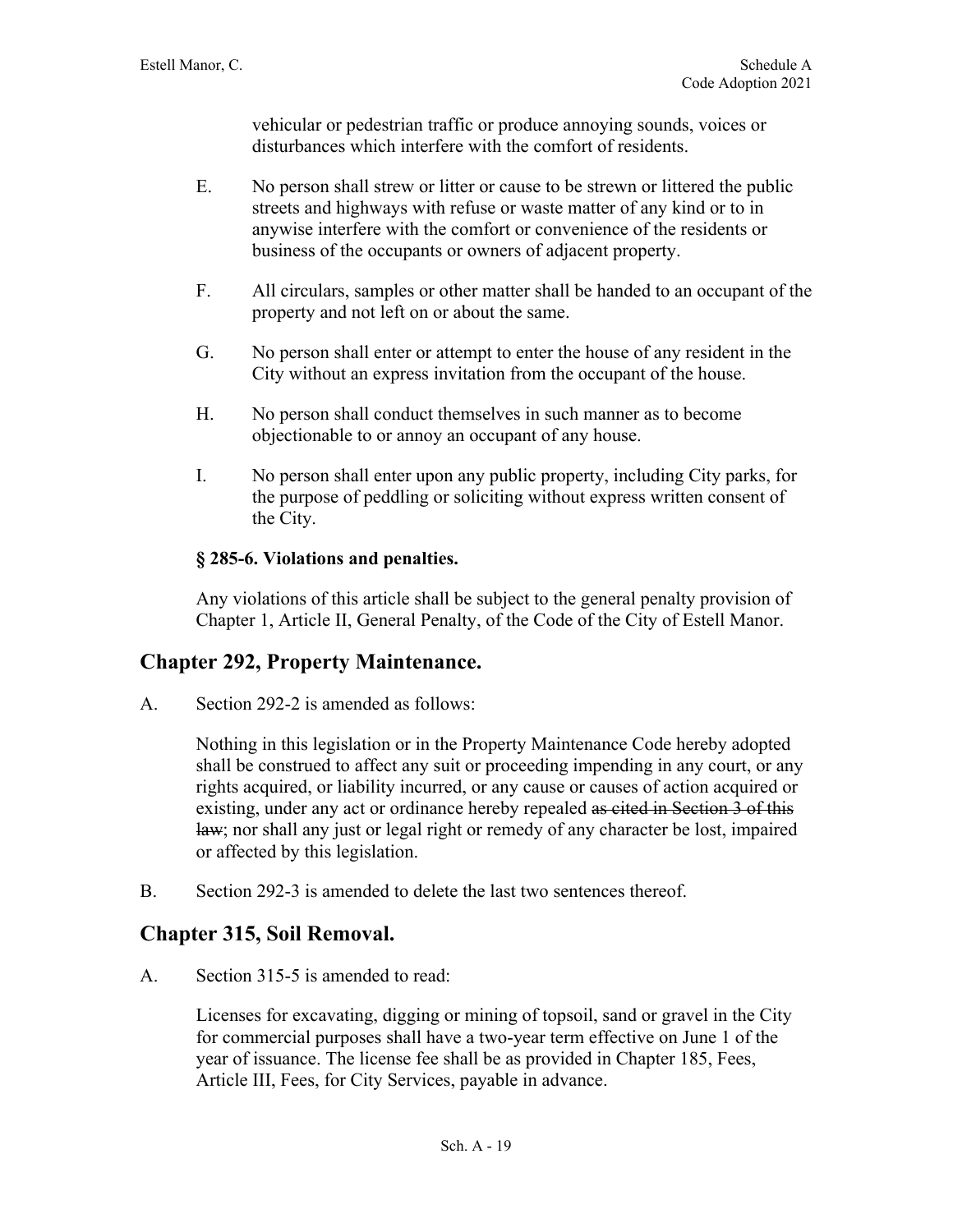B. Section 315-11 is added:

*§ 315-11. Violations and penalties.*

*Any violations of this chapter shall be subject to the general penalty provision of Chapter 1, Article II, General Penalty, of the Code of the City of Estell Manor.*

## **Chapter 321, Solid Waste.**

### **Article I, Recycling.**

- A. Section 321-2.
	- (1) The following definitions are added:

*BULKY WASTE — Furniture, wood waste, textiles and carpet.*

*CONSTRUCTION DEBRIS — Any scrap lumber, metal, earth, bricks, stone, plaster, roofing and siding material, and other debris of a similar nature which accumulates and is incidental to the construction or renovation of homes, buildings, public works or other projects.*

*GARBAGE — Any animal or vegetable waste solids resulting from the handling, preparation, cooking or consumption of foods, but not including human wastes.*

*HAZARDOUS WASTE — All waste which is deemed to be chemical waste, hazardous waste, or infectious waste, as defined by N.J.A.C. 7:26-1.4, and which shall include, but not be limited to, wastes which are flammable, corrosive or explosive or which by themselves or in combination with other waste would be hazardous to life or property.*

*NONRESIDENTIAL USER — Any type of commercial, industrial or business establishment, conducting a business, whether for pecuniary profit or not for pecuniary profit, and any apartment house, hotel, country club, or dwelling house having more than four dwelling units.*

*SOLID WASTE COLLECTION CONTRACTOR — A person or firm for hire, properly licensed in the State of New Jersey, for the purpose of collection of solid waste and solid waste materials.*

*TRADE WASTE — All material resulting from the prosecution of any business, trade, or industry, whether or not conducted for profit, and shall include paper, rags, leather, rubber, cartons, boxes, wood, sawdust, garbage, combustible and noncombustible solids except manure, metals, metal shavings, wire, tin cans, cinders, and other materials exclusive of wastes resulting from building construction or alteration work.*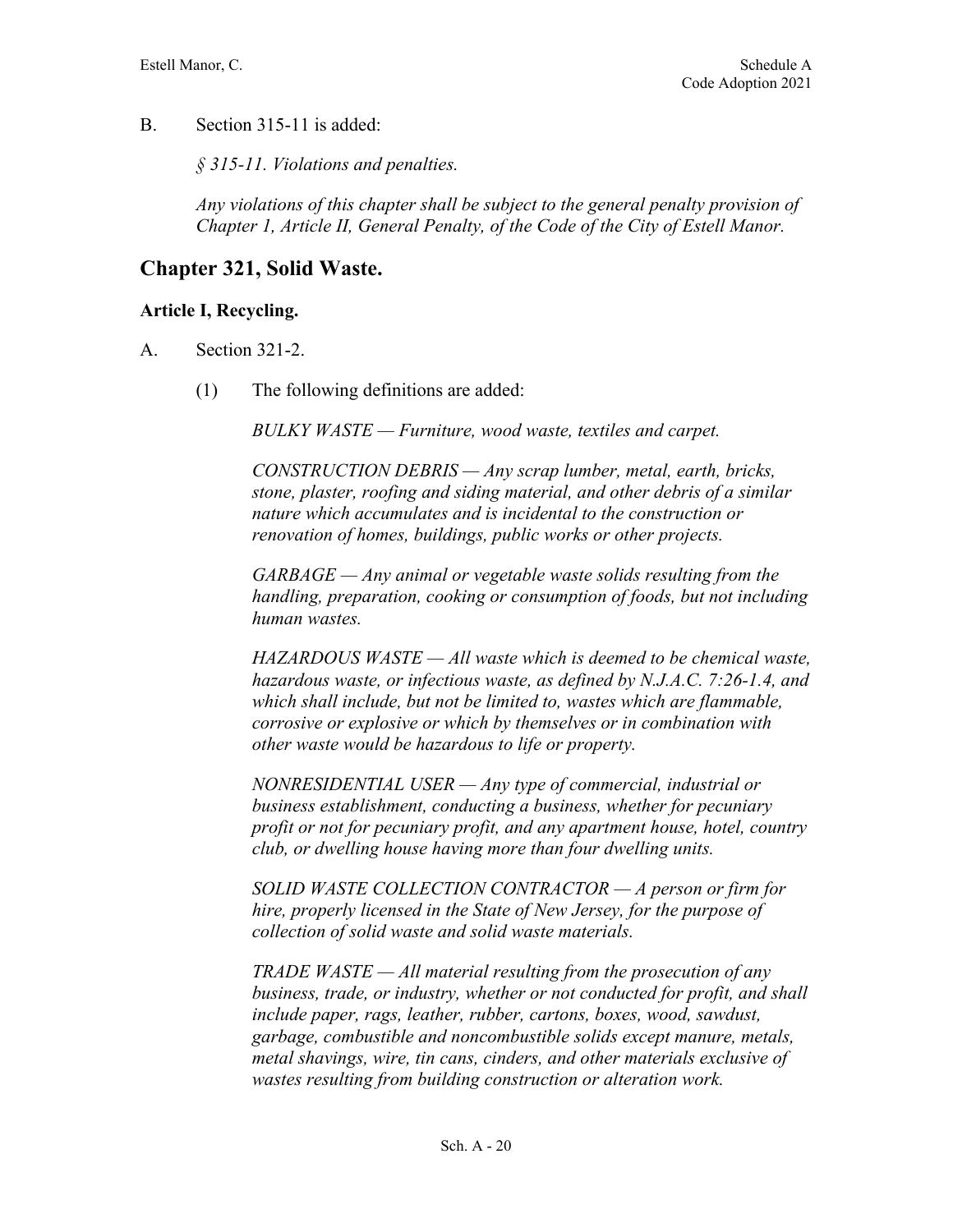*WASTE MATERIAL — Includes any and all garbage, refuse papers, ashes and waste from building construction or alteration work, regardless of how originating, and shall also include cellar and yard dirt.*

(2) The following definition is amended to read as shown:

PAPER — Newsprint and other forms of paper and paper products, such as magazines, telephone books, catalogs, white office paper, computer paper, etc., excluding those soiled (i.e., containing carbon, adhesive or plastic) or unfit due to health and/or sanitary reasons. Newspapers shall also be deemed soiled if they have been exposed to substances rendering them unusable for recycling.

B. Section 321-3 is amended to read:

There is hereby established a mandatory program for the separation of recyclable materials from the municipal solid waste stream by all persons within the City of Estell Manor, hereinafter referred to as the "municipality," according to the guidelines published by the Atlantic County Utilities Authority (ACUA).

C. Section 321-4 is amended to read:

All the materials accepted for recycling shall be separated from solid waste in accordance with the rules and regulations for same promulgated, from time to time, by the designated municipal waste hauler or, in default thereof, by the ACUA which may require delivery to a designated collection site outside of the City of Estell Manor when provision is not made for the curbside collection of the same. General placement for curbside collection shall otherwise conform to the requirements of § 321-5 below.

D. Section 321-5A is amended as follows:

The owner/manager or association of every multifamily dwelling (apartment, townhouse or condominium) shall designate space for the placement and storage of newspaper, glass, aluminum, plastic and all other recycled recyclable materials. The owner/manager or association also has the option of arranging for curbside pickup service from the Atlantic County Utilities Authority (A.C.U.A.). All lessees/owners of these dwelling units shall be required to separate items as mentioned in § 321-3 and place them in a designated place.

- E. Original Sec. 16-1.7, Leaves, is repealed.
- F. Section 321-10A is amended to change "Municipal Council" to "City Council" and the statutory reference "N.J.S.A. 13:1E-99.13b" is updated to read as "N.J.S.A. 13:1E-99.16."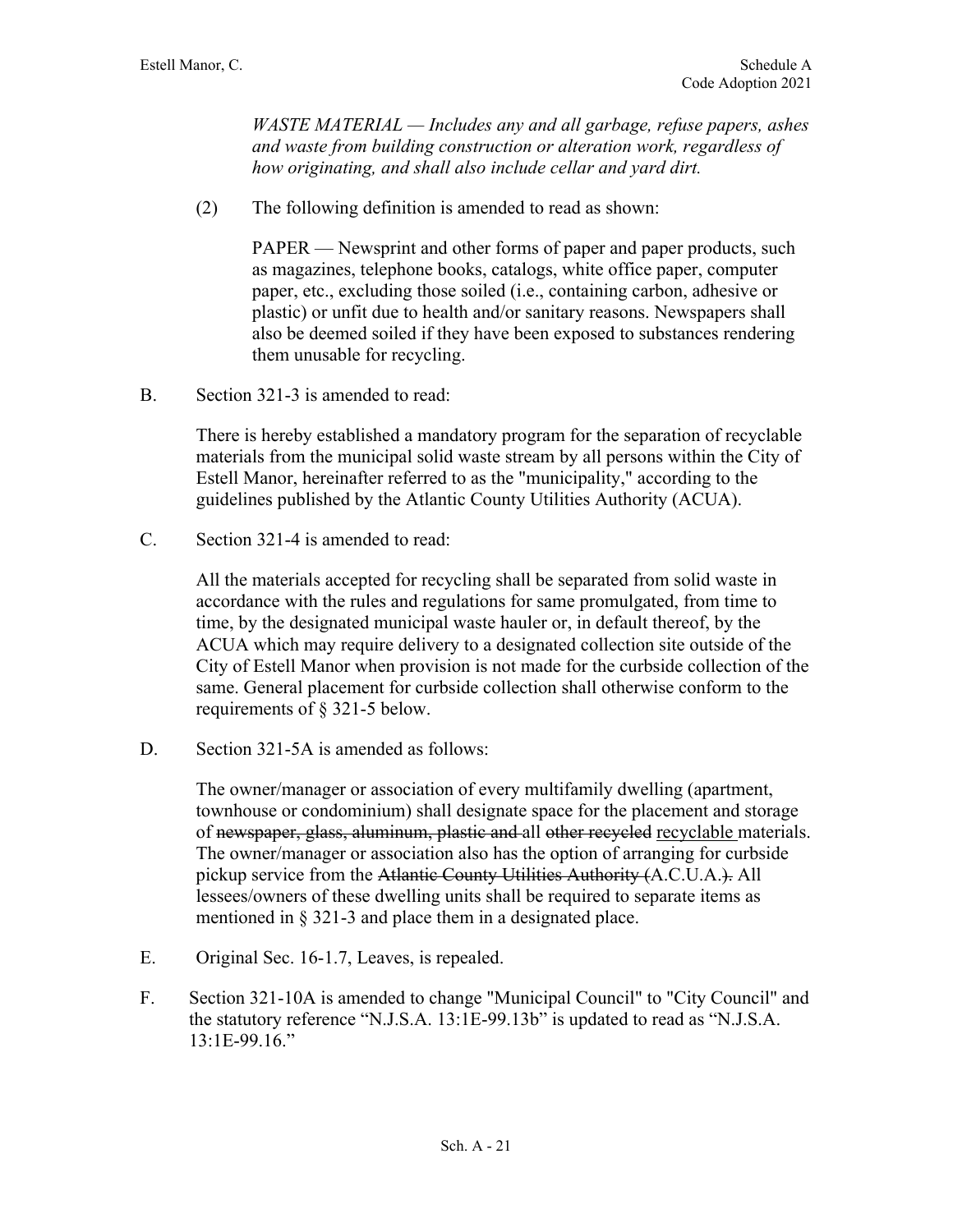G. Section 321-11A and C is amended to delete the specific penalty (including the minimum penalty) and instead state that violations are subject to the penalty in Chapter 1, General Provisions, Article II, General Penalty.

## **Article II, Storage and Collection of Solid Waste.**

- A. Section 321-14 is amended to change "60 pounds" to "49 pounds" in the third sentence thereof.
- B. Section 321-15 is amended as follows:

All receptacles for solid waste materials shall be placed by the occupant near the curbline so as to be easily collected from the roadway, but not so near the curb or roadway as to project therein or as to interfere with vehicles lawfully using said street or roadway. All receptacles shall be placed for collection just prior to the regular collection time so as not to remain near the curbline for a longer period of time than is necessary to permit the collection thereof, and empty receptacles or containers shall be removed immediately following the collection of the solid waste. No more than four The number of receptacles per residential dwelling unit, campground or commercial property that may be placed for collection at one time is determined by the contract with the solid waste contractor.

C. Section 321-19 is amended to delete the specific penalty and instead state that violations are subject to the penalty in Chapter 1, General Provisions, Article II, General Penalty.

# **Chapter 336, Streets and Sidewalks.**

### **Article I, Excavations.**

A. Section 336-7A is amended to replace the first sentence thereof with the following:

At the discretion of the City Engineer, a bond may be required.

B. Section 336-7 is amended to add Subsection A(4):

To cover 100% of the repair or replacement of the road if needed.

- C. Section 336-11 is amended to read:
	- A. The applicant to whom such permit is issued shall, within the time limited in such permit, replace the earth and pavement in the excavation in such manner as proscribed herein and the same shall be left in as good condition as it was before the excavation was commenced. Except as otherwise herein stated, all street work performed shall be in accordance with the applicable provisions of the New Jersey Department of Transportation Standard Specifications for Road and Bridge Construction,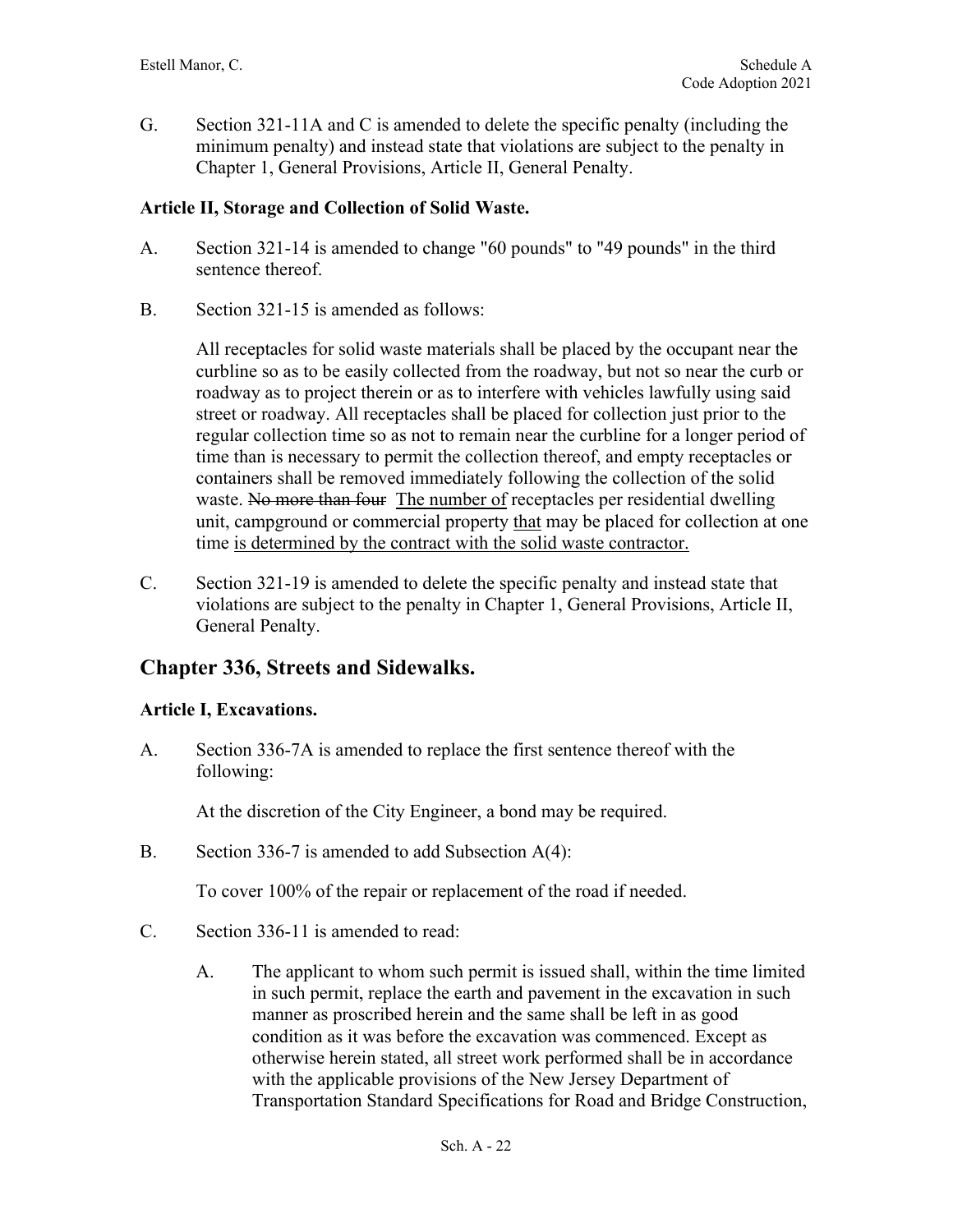2007, and as amended. Reference to articles or sections hereinafter refer to said state highway specifications.

- (1) Trenches shall be backfilled in layers not to exceed six inches and a vibratory tamper must be used. Compaction of 95% shall be required. Puddling of backfill is strictly prohibited. Should there be a deficiency, additional backfill material shall be supplied by the permittee. Whenever the City Engineer shall deem the material unsatisfactory for backfill, the permittee shall provide acceptable material for the backfill.
- B. Roadways with a concrete base shall be restored using a combination of concrete and asphalt. The amount of concrete and asphalt to be used at each such excavation shall be as directed by the City Engineer. (See detail at end of chapter.)
- C. Bituminous concrete street restoration specifications.
	- (1) Gravel. Gravel shall be installed six inches thick. The gravel shall consist of compact soil aggregate Type I-5. The use of a recycled asphalt product (RAP) or recycled concrete product may be substituted for the soil aggregate as long as it meets the New Jersey Department of Transportation (NJDOT) requirements for I-5 materials. The City Engineer may, at his discretion, submit samples of the soil aggregate for a gradation analysis, with the costs of said analysis borne by the applicant.
	- (2) Temporary roadway restoration.
		- (a) Less than 100 square feet.
			- [1] For openings in asphalt roadways that are less than 100 square feet, the temporary restoration will consist of the installation of six inches of soil aggregate, Type I-5, to a level of six inches below the level of adjacent paved surfaces. A four-inch lift of stabilized base course, Mix I-2, followed by a two-inch lift of a bituminous concrete cold patch, shall be installed to grade.
			- [2] These temporary surfaces shall be in place for a period of not less than 45 days to allow sufficient settlement to occur. Should settlement continue to occur, the City Engineer shall determine when the work is acceptable for final restoration. The permittee shall be responsible for all maintenance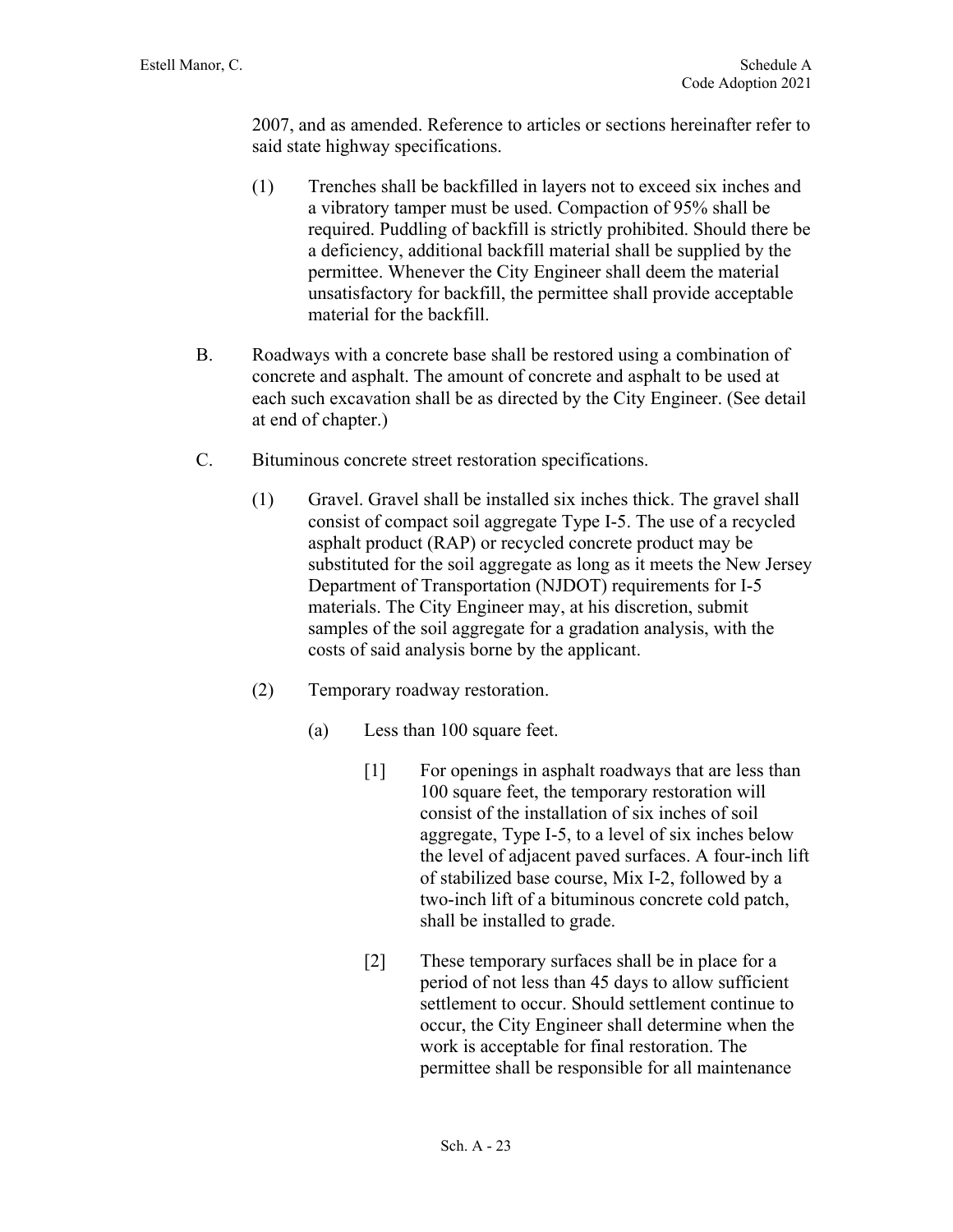deemed necessary by the City Engineer until such time as the final restoration is completed.

- (b) Greater than 100 square feet.
	- [1] For openings in asphalt roadways that are greater than 100 square feet, the temporary restoration will consist of the installation of six inches of soil aggregate, Type I-5, to a level six inches below the level of the adjacent paved surfaces. A six-inch lift of stabilized base course, Mix I-2, shall then be installed to grade.
	- [2] These temporary surfaces shall be left in place for a period of not less than 45 days to allow sufficient settlement to occur. Should settlement continue to occur, the City Engineer shall determine when the work is acceptable for final restoration. The permittee shall be responsible for all maintenance deemed necessary by the City Engineer until such time as the final restoration is completed.

### (3) Final roadway restoration

- (a) Newly paved streets.
	- [1] The restoration will consist of six-inch dense graded aggregate base course, and a six-inch bituminous stabilized base course, Mix I-2, brought to existing grade, within the excavated area. A full width, curb to curb, milling two inches in depth to extend 20 feet beyond the limit of excavations will be performed after proper settlement in the trench area. The allowable time for the settlement shall be 45 days unless otherwise directed by the City Engineer. The final surface course shall be a two-inch bituminous concrete surface course, Mix I-5.
	- [2] Trench restoration may be permitted under special circumstances and at the option of the City Engineer for openings having a minimum impact on the longevity and serviceability of the street in question.
- (b) Streets paved between five and eight years prior to proposed opening.
	- [1] Any street opening on a street that has been constructed, reconstructed, or overlaid between five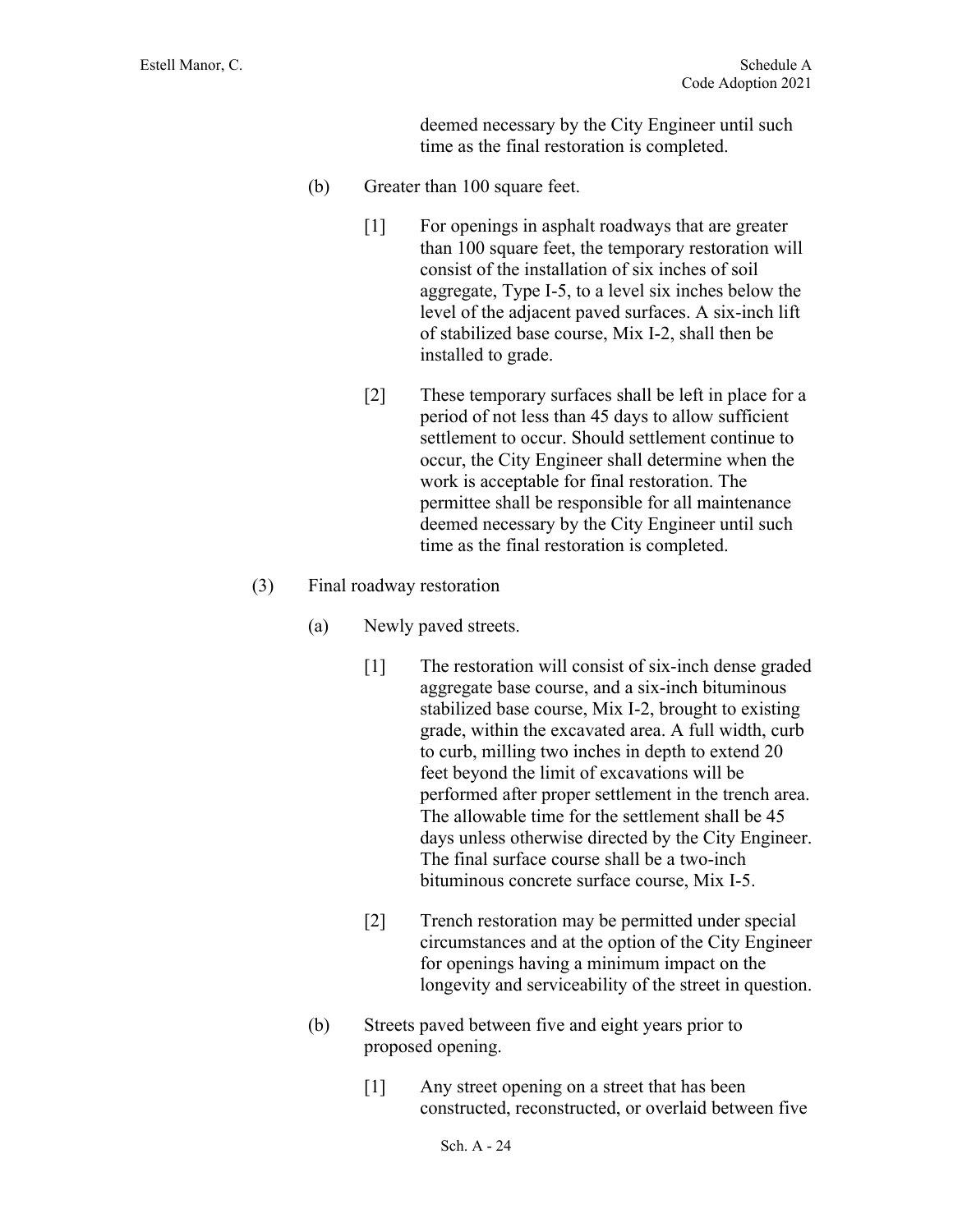years and eight years after the completion of said construction, reconstruction, or overlay will require a half-width paving from the center line to the curb on the side affected by the opening. The trench shall be repaved with six inches of gravel or similar subbase, four-inch stabilized base (HMA19M64) to the surface. The half width of the street shall then be milled 1 1/2 inches deep from the center line to the curbline a distance of 20 feet on either side of the opening edges. A one-and-one-half-inch surface course (HMA9.5M64) shall be machine-placed and rolled as per New Jersey Department of Transportation Standard Specifications for Roads and Bridges, 2007, and as amended.

- [2] At the opening crosses over the center line of the street, the above street repair shall be full-width restoration.
- (c) Streets paved over eight years prior to proposed opening.
	- [1] Where 20% or more of the existing surface width and/or a distance parallel or longitudinal to the roadway center line of 25 feet or more has been disturbed, the permittee shall mill the entire pavement surface from edge to edge or curb to curb and the full length of the trench plus five feet each side at a minimum depth of two inches. All milling and disposal of millings shall be done in accordance with Division 400 of the NJDOT Standard Specifications. The permittee shall clean and sweep the milled surface and apply tack coat in preparation for immediate paving. The area will then be paved with two inches of HMA 9.5M64 surface course in accordance with Division 400 of the NJDOT Standard Specifications. The City will require that the terminal ends of the paving be keyed and cut vertical to provide a smooth transition to the existing asphalt surface. Feathering will not be allowed.
	- [2] Where less than 20% of the existing surface and a distance parallel or longitudinal to the roadway center line of less than 25 feet has been disturbed, the permittee shall saw-cut the existing surface course two inches deep at a location 12 inches beyond the trench surface, and remove the existing pavement to the same depth. Pavement removal shall be done by milling or another method as approved by the City Engineer. The permittee shall clean and sweep the milled surface and apply tack coat in preparation for immediate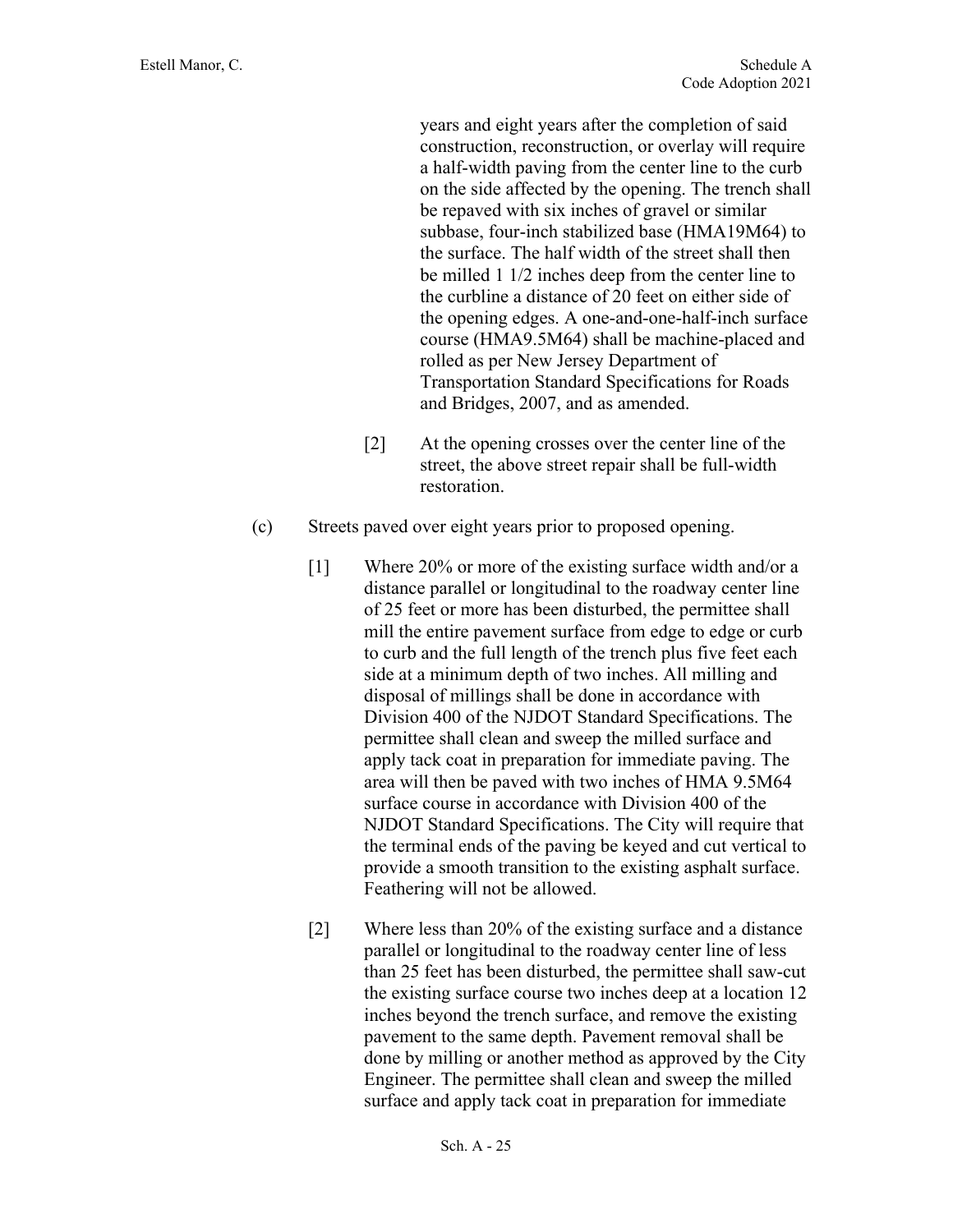paving. The area will then be paved with two inches of HMA 9.5M64 surface course in accordance with Division 400 of the NJDOT Standard Specifications. The City will require that the terminal ends of the paving be keyed and cut vertical to provide a smooth transition to the existing asphalt surface. Feathering will not be allowed.

- (d) Calculating age of street.
	- [1] The five-year period as articulated herein shall be calculated from December 31 of the year in which said road was constructed, reconstructed or overlaid and run five years thereafter. The end date of this five-year period is the beginning date of the fiveyear to eight-year period articulated herein.
	- [2] The eight-year period as articulated herein shall be calculated from December 31 of the year in which said road was constructed, reconstructed or overlaid and run eight years thereafter. The end date of this eight-year period is the end date of the five-year to eight-year period articulated herein.
	- (e) No surface water shall be entrapped or ponded on the resurfaced areas. If any ponding occurs, the permittee will be responsible for performing whatever remedial action is required by the City Engineer.
- (4) If more than one excavation would be required within a fifty-foot length, a single trench must be used rather than the individual excavations. Final restoration will require the entire pavement surface from edge to edge or curb to curb and the full length of the trench plus five feet each side at a minimum depth of two inches. All edges shall be coated with an asphaltic tack coat prior to a twoinch lift of bituminous concrete surface course, Mix I-5, being placed to a level even with the existing road grade.
- (5) In all cases where concrete has to be removed prior to any excavation, saw-cut methods of removal shall be used. The restoration of the concrete shall be according to the following specifications:
	- (a) It shall be Class B with a design strength of 4,000 pounds per square inch (psi).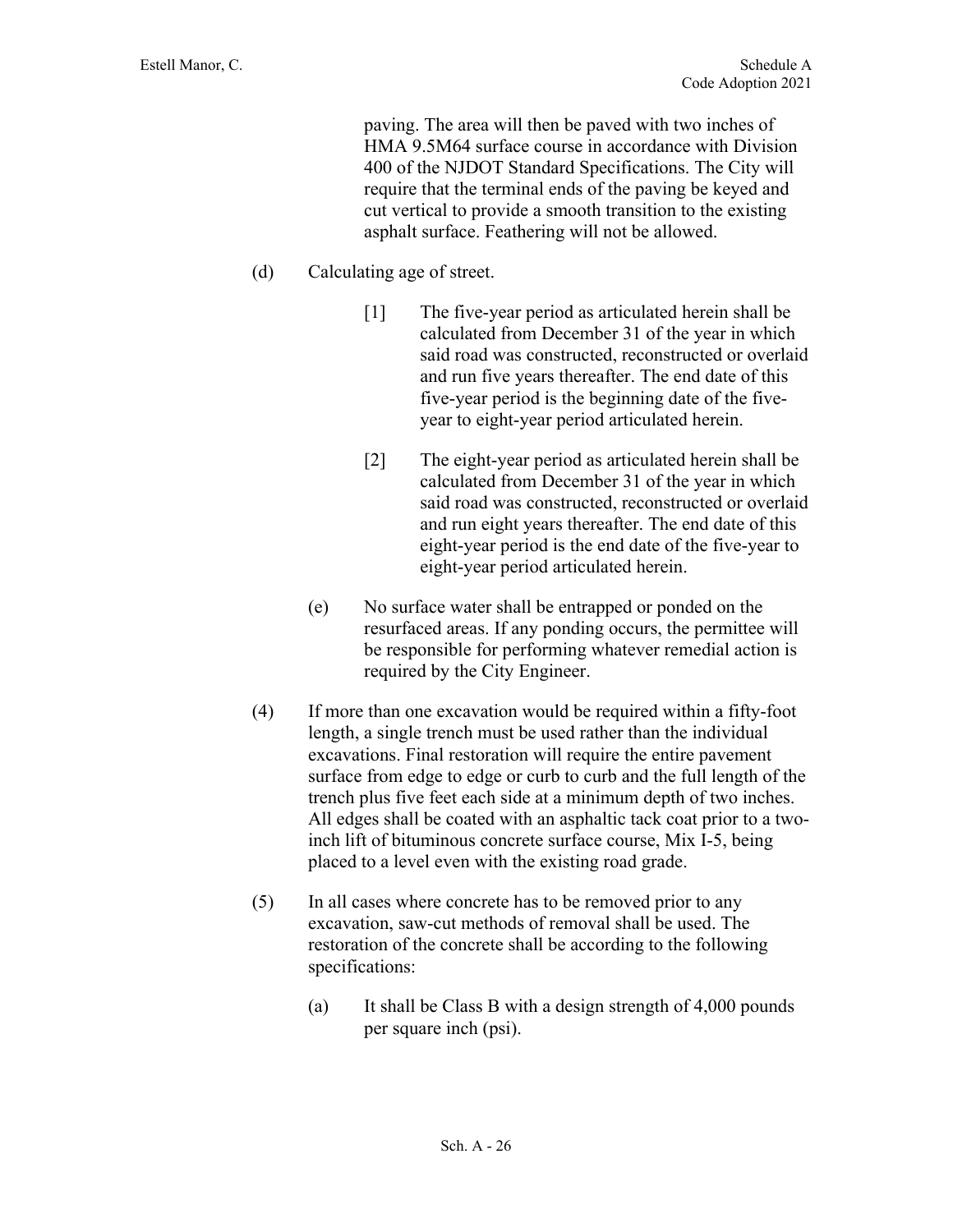- (b) It shall have a minimum thickness of not less than four inches for sidewalk, six inches for driveway aprons and eight inches for gutter.
- (c) It shall have a minimum width of not less than five feet for sidewalks.
- (d) It shall have control joints not more than five feet for sidewalk, 10 feet for curb and gutter and expansion joints and not more than 20 feet for sidewalk, curb and gutter.
- D. By acceptance of such a permit, the applicant shall be deemed to have agreed to comply with the terms hereof and, upon his failure to do so, pay on demand any cost or expense that the City may incur by reason of any shrinkage or settlement in the excavated area resulting from such excavation if such shrinkage or settlement shall occur within three months from the time the surface thereof is restored.
- D. Section 336-13 is amended to change "Road Committee" to "Public Works Committee."

## **Article III, Obstruction of Rights-of-Way.**

Section 336-21 is amended to substitute the following for the second sentence thereof:

*Violation of any provision of this article shall be punishable as provided in Chapter 1, Article II, General Penalty, of the Code of the City of Estell Manor.*

# **Chapter 340, Subdivision of Land.**

- A. Section 340-5 is amended to delete the definition of "Pinelands Development Review Board."
- B. Section 340-9A is amended to change "Subsection 9-4.13a" to "the definition of 'minor subdivision' in § 340-5."
- C. Section 340-10A(1) is amended to change two instances of "12" to "18."
- D. Section 340-10A(3) is amended as follows:

 . . . the applicant shall, in addition to following the other procedures set forth in this section, comply with all requirements set forth in Subsection 10-6.6i of the Revised Ordinances of the City of Estell Manor § 380-20, Historic preservation, as heretofore or hereafter amended, entitled "Procedure for Review of Plans Affecting Historic Landmarks," including the payment of the fees set forth in said section, . . .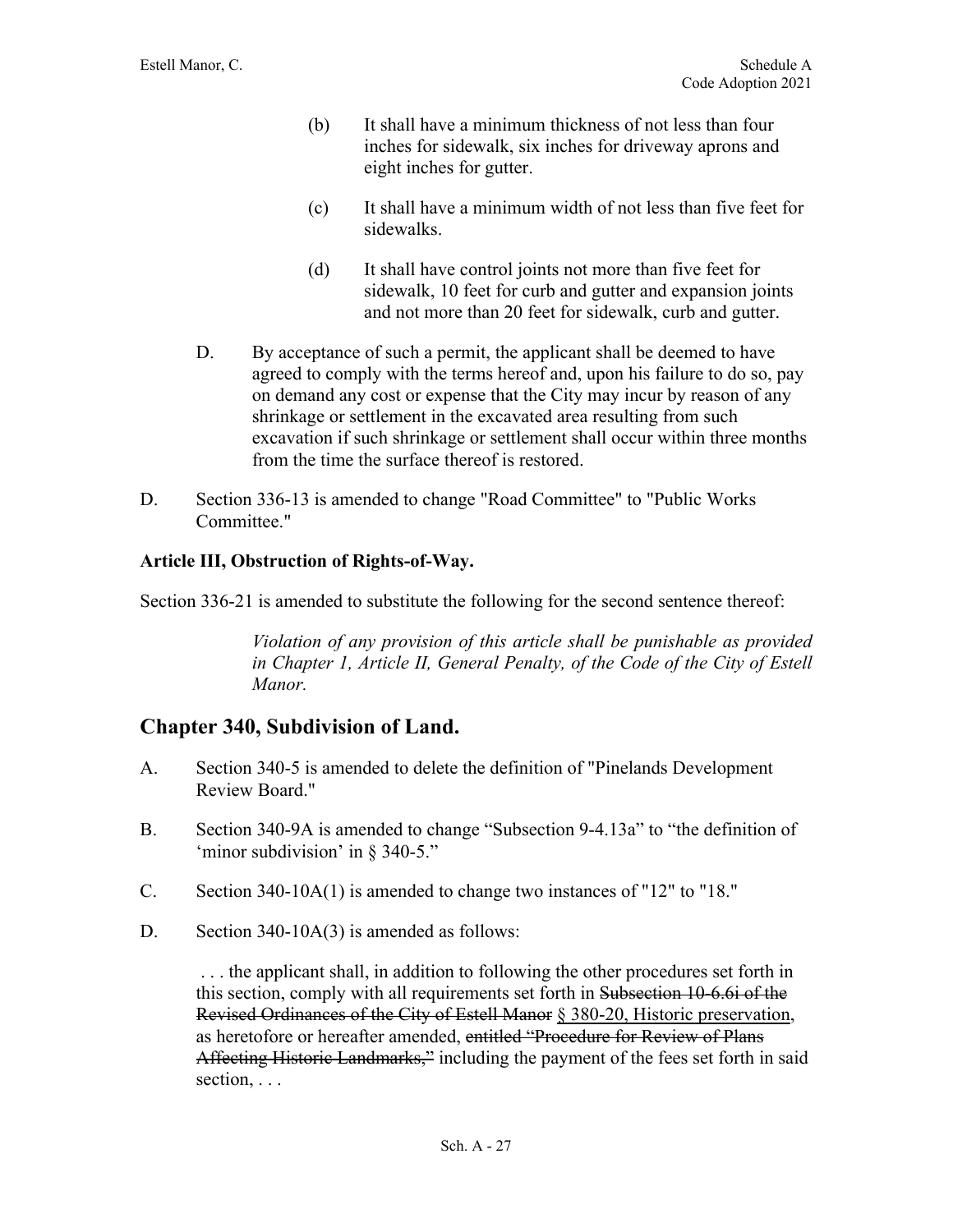E. Section 340-10A(5) is amended to read:

Upon the submission to the administrative officer of a completed application for a subdivision of between five and 10 lots, the Planning Board shall grant or deny preliminary approval within 45 days of the date of such submission or within such further time as may be consented to by the developer. Upon the submission of a completed application for a subdivision of more than 10 lots, the Planning Board shall grant or deny preliminary approval within 95 days of the date of such submission or within such further time as may be consented to by the developer.

- F. Section 340-10B(5) and (6) is amended to delete the phrase "and until the approval takes effect pursuant to Subsection 9-5.3c of this chapter."
- G. Section 340-13A(3) is amended to change "N.J.S.A. 46:23-9.4" to read "N.J.S.A. 46:26B-2 and 46:26B-3."
- H. Section 340-13F is amended to delete the reference to N.J.S.A. 13:19-7.
- I. Original Sec. 9-6d, regarding ancillary powers, is repealed.
- J. Section 340-21 is amended to read:

§ 340-22. Violations and penalties.

- A. If, before final subdivision approval has been granted, any person transfers or sells or agrees to transfer or sell, except pursuant to an agreement expressly conditioned on final subdivision approval, as owner or agent, any land which forms a part of a subdivision for which municipal approval is required by ordinance pursuant to this chapter, such person shall be subject to a penalty not to exceed \$1,000, and each lot disposition so made may be deemed a separate violation.
- B. In addition to the foregoing, the City may institute and maintain a civil action:
	- (1) For injunctive relief; and
	- (2) To set aside and invalidate any conveyance made pursuant to such a contract of sale if a certificate of compliance has not been issued in accordance with N.J.S.A. 40:55D-56 but only if the municipality has a planning board and has adopted by ordinance standards and procedures in accordance with N.J.S.A. 40:55D-38.
- C. In any such action, the transferee, purchaser or grantee shall be entitled to a lien upon the portion of the land, from which the subdivision was made that remains in the possession of the developer or his assigns or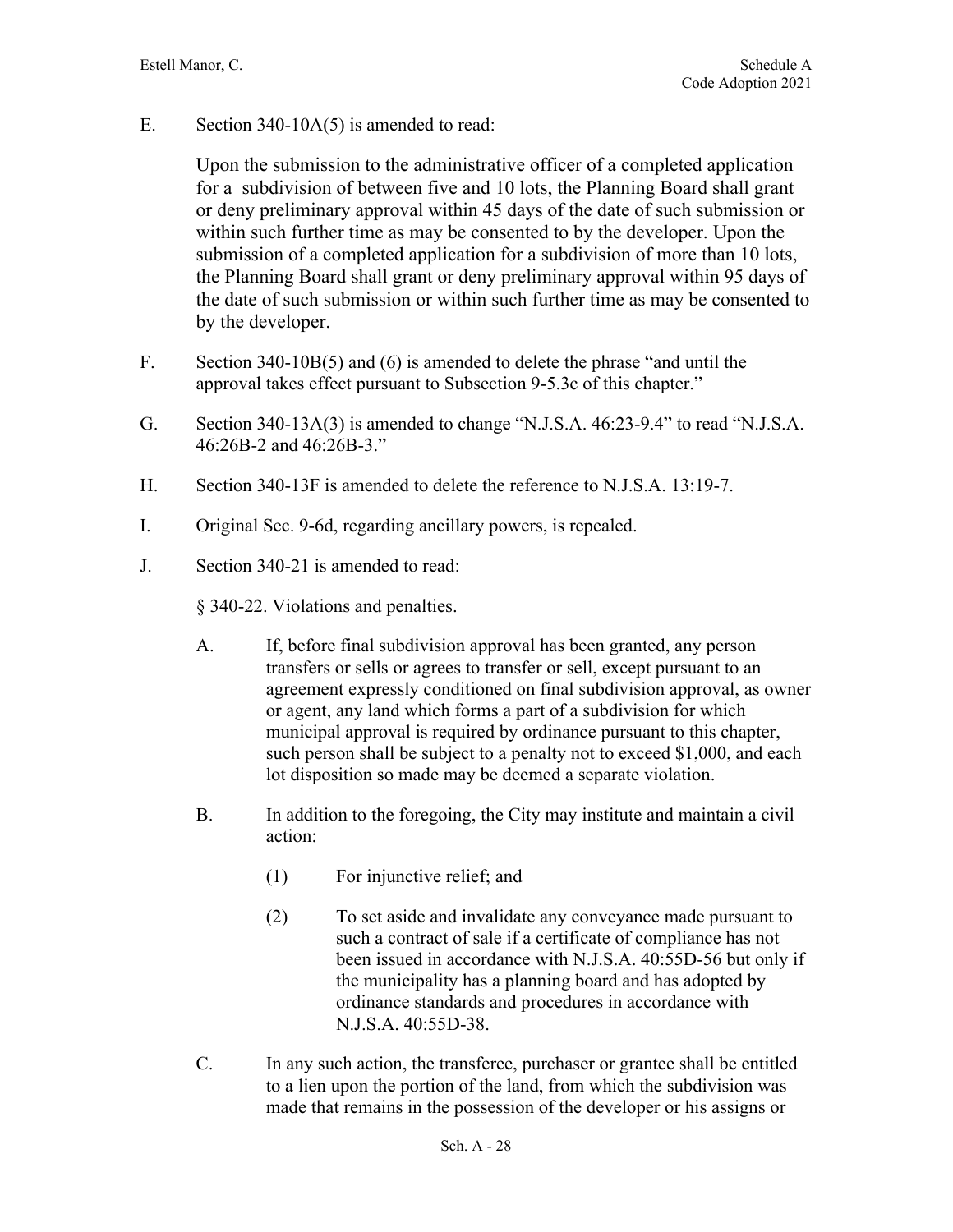successors, to secure the return of any deposits made or purchase price paid, and also, a reasonable search fee, survey expense and title closing expense, if any. Any such action must be brought within two years after the date of the recording of the instrument of transfer, sale or conveyance of said land or within six years, if unrecorded.

# **Chapter 357, Trees.**

### **Article I, Cutting and Removal of Trees.**

A. Section 357-1 is amended as follows:

It shall be unlawful for any person to cut, remove, destroy or damage any trees, logs or other timber, whether living or dead, from or upon the land of another without the express permission of the owner thereof; nor shall any owner of land or his agent cut the trees thereon without first obtaining a license therefor, completing the requirements as provided in Article II, Tree Cutting and Forestry, of this chapter. This provision shall not apply to the cutting of trees by the owner thereof for his personal household use, and provided that they are not offered for sale or other commercial use.

- B. Original Sec. 3-5.2, Separate violations, is repealed.
- C. Section 357-2 is amended to read:

Any violations of this article shall be subject to the general penalty provision of Chapter 1, Article II, General Penalty, of the Code of the City of Estell Manor.

## **Article II, Tree Cutting and Forestry.**

This article is amended in its entirety to read as follows:

## *§ 357-3. Purpose.*

*The governing body of Estell Manor does herein declare that the woodlands are an important cultural, ecological, scenic and economic resource; that proper management of this resource will ensure its maintenance for all forest benefits, including, but not limited to, watershed protection, wildlife habitat, recreation and aesthetics; and that such management may, at the same time, provide greater economic returns for timber harvesting.*

## *§ 357-4. Definitions.*

*For purposes of this article, the terms herein shall be defined as follows:*

*FORESTRY — The planting, cultivating and harvesting of trees for the production of wood products, including firewood or for forest health. It includes such practices as reforestation, site preparation and other silvicultural practices,*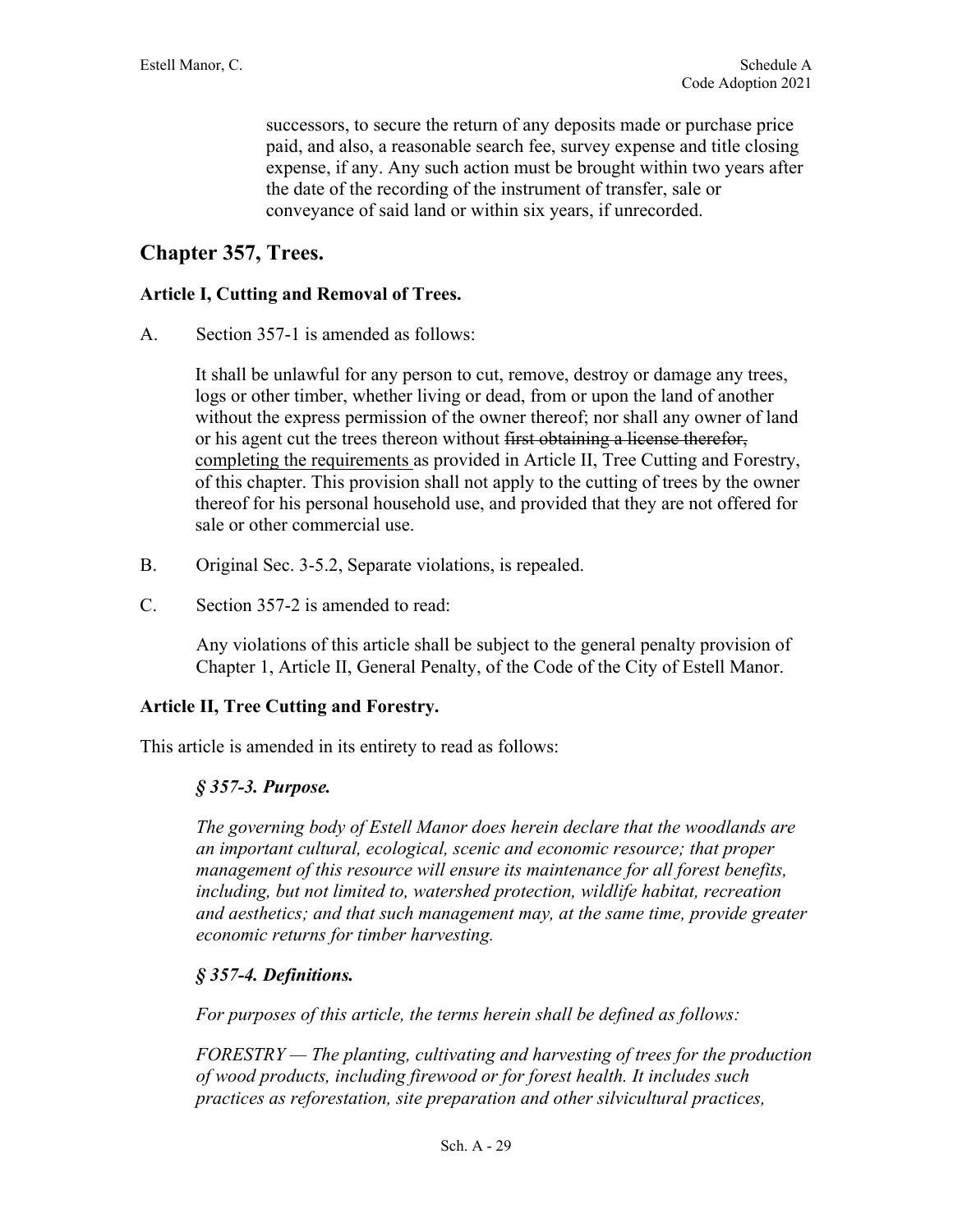*including but not limited to artificial regeneration, bedding, broadcast scarification, clear-cutting, coppicing, disking, drum chopping, group selection, individual selection, natural regeneration, root raking, seed tree cut, shelterwood cut and thinning. For purposes of this article, the following activities shall not be defined as forestry:*

- *A. Removal of trees located on a parcel of land one acre or less on which a dwelling has been constructed.*
- *B. Horticultural activities involving the planting, cultivating or harvesting of nursery stock or Christmas trees.*
- *C. Removal of trees necessitated by the development of a parcel as otherwise authorized by Chapter 380, Zoning, of the Code of the City of Estell Manor.*
- *D. Removal of trees necessary for the maintenance of utility or public rightsof-way.*
- *E. Removal or planting of trees for the personal use of the parcel owner.*
- *F. Removal of trees for public safety.*

## *§ 357-5. Permitted activities.*

*The following activities are permitted:*

- *A. Normal and customary forestry practices on residentially improved parcels of land that are five acres or less in size.*
- *B. Tree harvesting, provided that no more than one cord of wood per five acres of land is harvested in any one year and that no more than five cords of wood are harvested from the entire parcel in any one year.*
- *C. Tree planting, provided that the area to be planted does not exceed five acres in any one year, no soil disturbance occurs other than that caused by the planting activity and no trees other than those authorized by N.J.A.C. 7:50-6.25 are to be planted.*
- *D. Forest stand improvement designated to selectively thin trees and brush, provided that no clearing or soil disturbance occurs and that the total land area on the parcel in which the activity occurs does not exceed five acres in any one year.*
- *E. Prescribed burning and the clearing and maintaining of fire breaks.*

## *§ 357-6. Forestry standards.*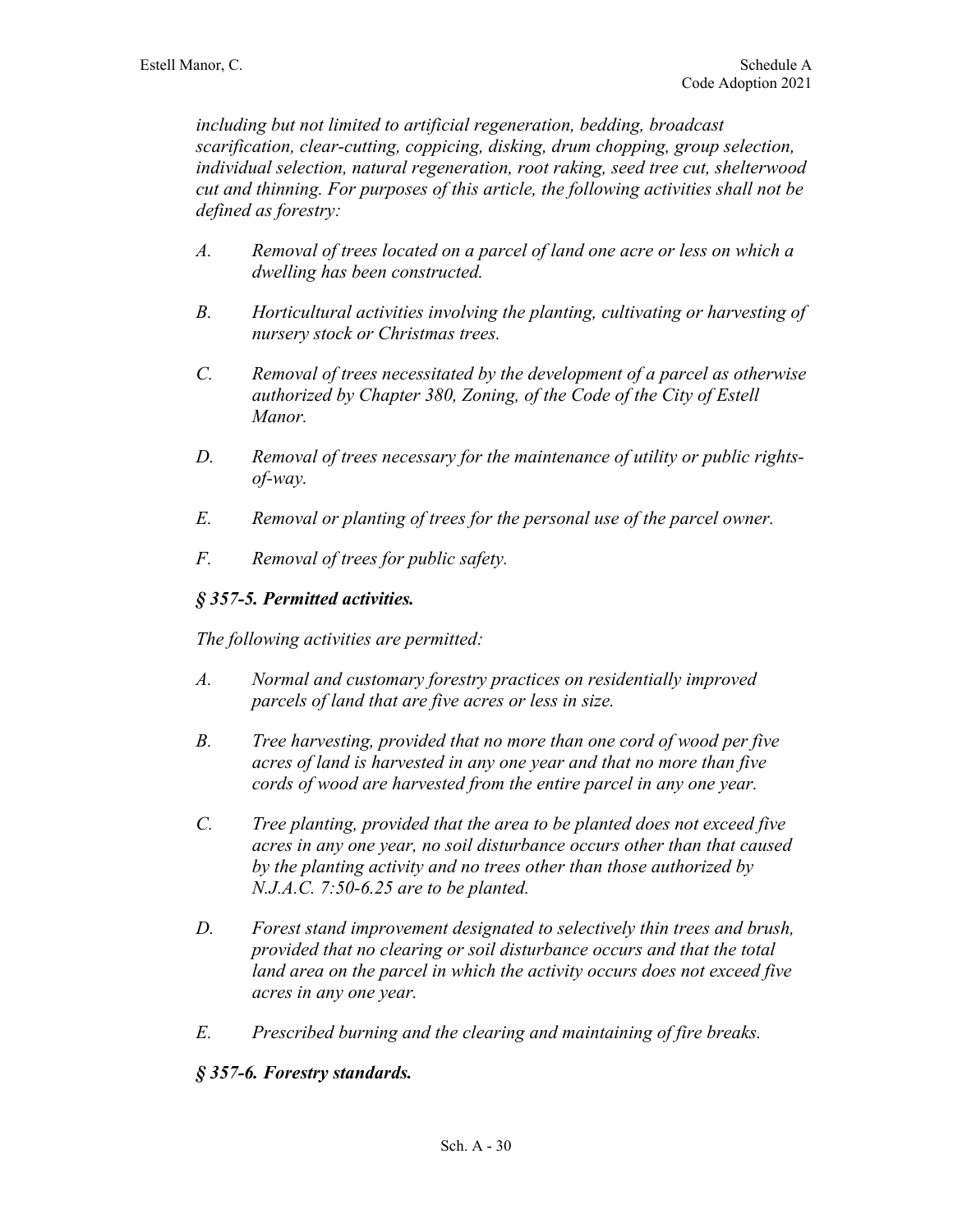*Forestry in the Pinelands Area shall be carried out in accordance with the standards set forth in N.J.A.C. 7:50-6.46.*

- *A. All forestry activities shall serve to maintain Pinelands native forest types, including those which are locally characteristic, except in those stands where other forest types exist.*
- *B. Any newly developed access to lands proposed for harvesting shall avoid wetland areas except as absolutely necessary to harvest wetlands species or to otherwise gain access to a harvesting site.*

## *§ 357-7. Forestry application procedure.*

- *A. A complete wood cutting and Forestry Management Plan must be submitted to the New Jersey Division of Forest Management, 5555 Atlantic Ave, Mays Landing, NJ 08330. All procedures shall be followed accordingly.*
- *B. Required Documentation to the City of Estell Manor, City Clerk:*
	- *(1) The landowner must provide a letter from the NJ Division of Forest Management to the City Clerk, indicating that all requirements have been met and that forestry activities on the owner's parcel of land are enrolled in the NJ Forest Stewardship Program. This document shall serve as evidence of the completion of an application and approval the NJ Division of Forest Management and the NJ Pinelands Commission as well as evidence that the activities are consistent with the standards of the Comprehensive Forestry Management Plan.*
	- *(2) The owner of a parcel of land over five acres not applying for Farmland Assessment but engaging in forestry activities is required to submit an application to the NJ Division of Forest Management that can be prepared either by themselves or a Consulting Forester. The application must also indicate compliance with the NJ Pinelands Commission Regulations and the NJ Freshwater Wetlands Protection Act, which regulates forestry activities conducted within forested wetlands and transitional areas. If meeting the requirements, the application will be forwarded by the Division of Forest Management to the Pinelands Commission for approval. The notice of approval will serve as the required documentation.*

## *1. Editor's Note: The following provisions are pursuant to N.J.A.C. 18:15-2.7 et seq.*

## *§ 357-8. Additional conditions as required.1*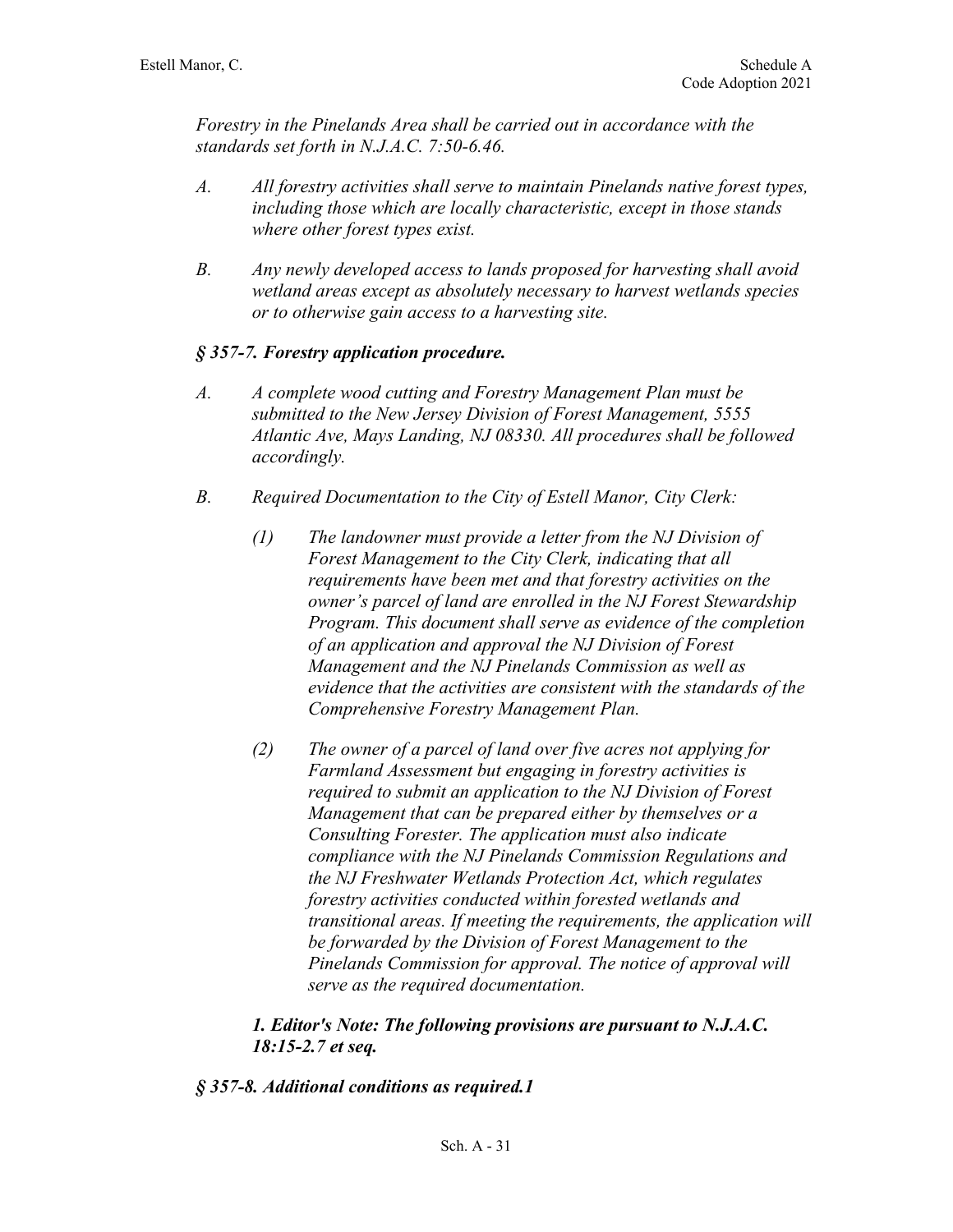- *A. Additional conditions to be fulfilled by an owner of woodland that is devoted exclusively to the production for sale of trees and forest products other than Christmas trees and that is not appurtenant woodland:*
	- *(1) The owner of land that is devoted exclusively to the production for sale of trees and forest products, other than Christmas trees, and that is not appurtenant woodland shall annually submit to the assessor, in addition to a completed and timely filed application for farmland assessment (Form FA-1) and gross sales verification form (Form FA-1 G.S.), the following information:*
		- *(a) A copy of the current woodland management plan for the landowner's woodlands prepared in accordance with the criteria set forth at N.J.A.C. 18:15-2.10. Unless the assessor requests such re-submission, re-submission of the current plan is not required if the plan was previously submitted to the assessor and the owner indicates on Form WD-1 that there is no change in the plan as initially submitted or, if applicable, when it was most recently revised and resubmitted. However, any new plan or amended plan not yet on file with the assessor must be submitted.*
		- *(b) A completed woodland data form (Form WD-1), as prescribed by the Director of the Division of Taxation. The information provided on such form must apply to the entire pre-tax year and include the following:*
			- *[1] A description of all woodland management activities and practices carried out or to be carried out;*
			- *[2] A statement as to the type and quantity of tree and forest products sold or to be sold;*
			- *[3] The amount of income received and an estimate of additional income anticipated to be received from the sale of trees and forest products;*
			- *[4] A certification in lieu of an oath signed by both the landowner and an approved forester stating that the land is woodland, actively devoted to agricultural use, that the activities and practices reported on Form WD-1 have been or will be carried out in the pre-tax year, their implementation represents compliance with the filed woodland management*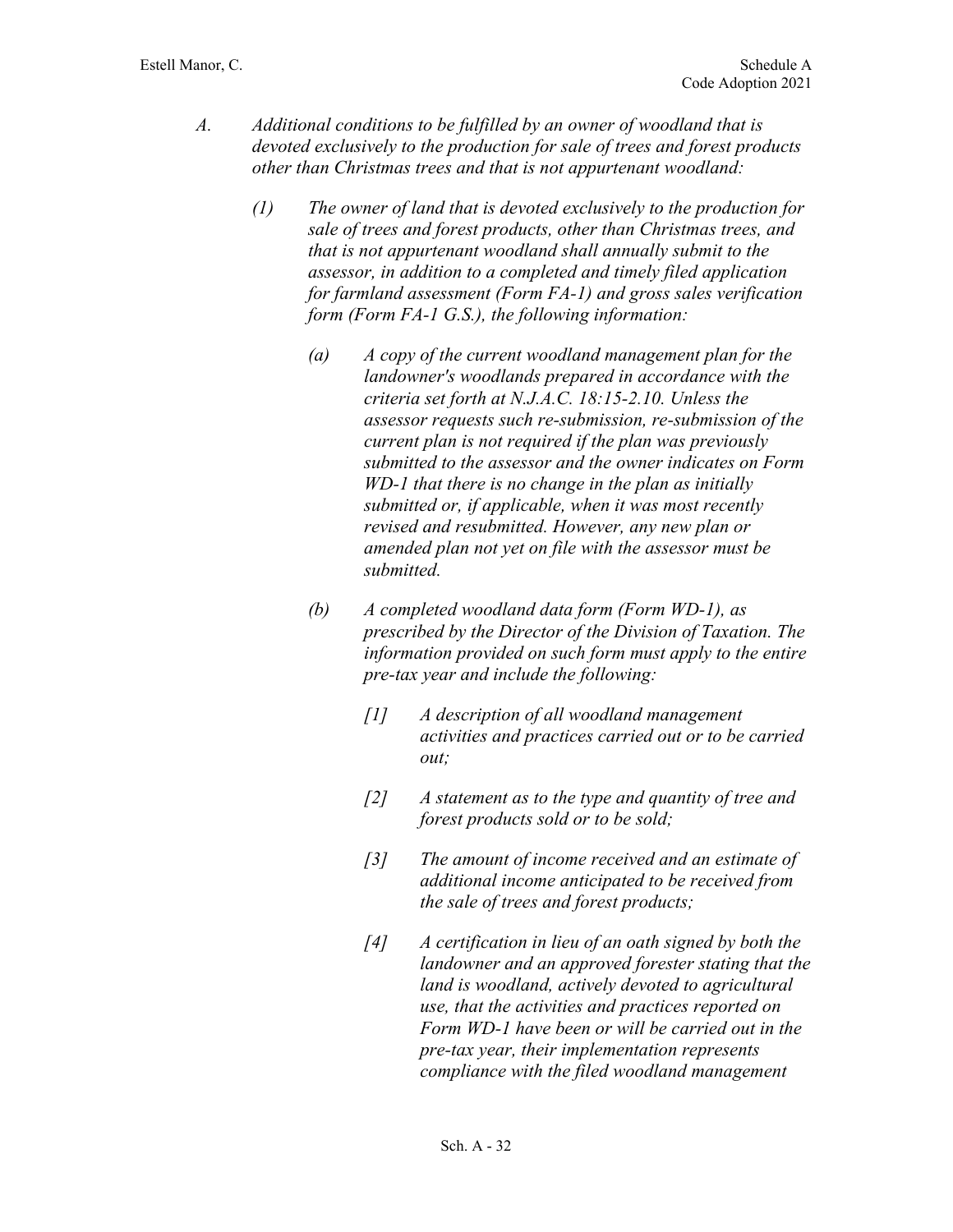*plan, and that the information provided on the form is true and correct; and*

- *[5] A certification in lieu of an oath signed by the landowner stating that the income reported on Forms FA-1 G.S. and WD-1 as received or anticipated to be received from the sale of trees and forest products is valid and true and, if any activities and practices reported on the form have not been completed at the time of its submission, that they will be completed within the pre-tax year.*
- *(2) The activities and practices listed on Form WD-1 must be completed by the end of the calendar year.*
- *(3) If the documents set forth in (a) above are not submitted annually to the assessor, the application will be denied and such land will not be considered to be in agricultural use.*
- *(4) The assessor shall not approve an application that includes woodland that is not appurtenant woodland until a woodland management plan has been prepared and approved by the State Forester and the owner has managed the woodland in accordance with the approved plan for at least the two successive years immediately preceding the tax year for which valuation, assessment, and taxation under the Farmland Assessment Act, N.J.S.A. 54:4-23.1, is requested.*
- *B. If not already contained in the woodland management plan required in Subsection A above, the following shall be submitted:*
	- *(1) The applicant's name, address and interest in the subject parcel.*
	- *(2) The owner's name and address, if different from the applicant's, and the owner's signed consent to the filing of the application.*
	- *(3) The block and lot designation and street address, if any, of the subject parcel.*
	- *(4) A brief written statement generally describing the proposed forestry activities.*

## *§ 357-9. Enforcement and inspection.*

*A. This article shall be enforced by the New Jersey State Department of Environmental Protection, Division of Parks and Forestry, Bureau of*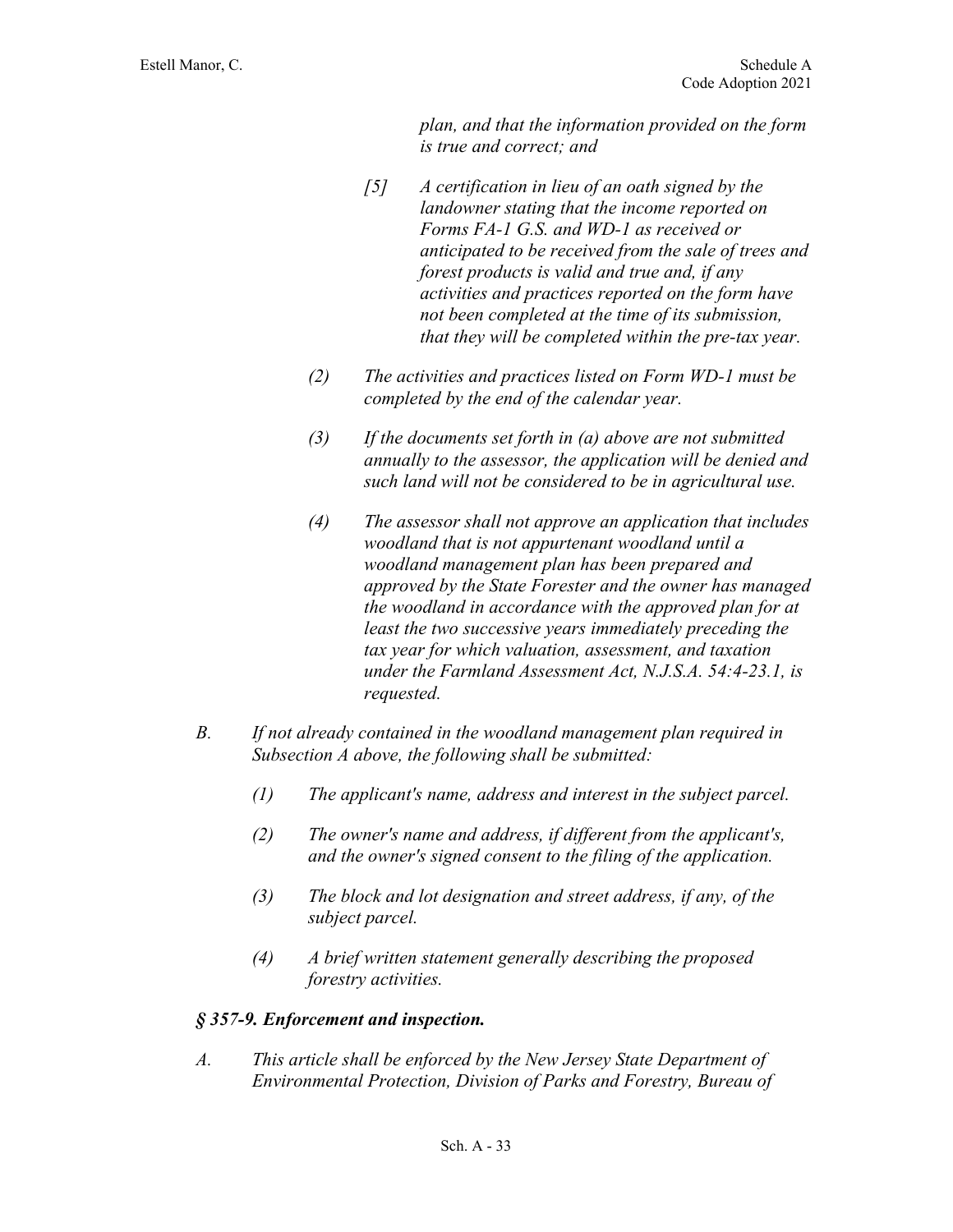*Forestry, the State Forest Service and State Forest Fire Service (see N.J.S.A. 13:9-1 et seq.).*

- *B. Any complaint made to the City of Estell Manor regarding violations of this article shall be referred to the applicable enforcing agency as indicated above.*
- *C. Nothing contained herein shall be deemed to restrict or impede enforcement of any power or authority granted jurisdiction.*

## *§ 357-10. Violations and penalties.*

*All penalties for violations of this article shall be in accordance with Chapter 1, Article II, General Penalty, of the Code of the City of Estell Manor.*

# **Chapter 361, Trespassing.**

This chapter is amended in its entirety to read as follows:

## *§ 361-1. Unlicensed entry of structures.*

*A person commits an offense if, knowing that he is not licensed or privileged to do so, he enters or surreptitiously remains in any research facility, structure, or separately secured or occupied portion thereof, in or upon utility company property, or in the sterile area or operational area of an airport. An offense under this subsection is a crime of the fourth degree if it is committed in a school or on school property. The offense is a crime of the fourth degree if it is committed in a dwelling. An offense under this section is a crime of the fourth degree if it is committed in a research facility, power generation facility, waste treatment facility, public sewage facility, water treatment facility, public water facility, nuclear electric generating plant or any facility which stores, generates or handles any hazardous chemical or chemical compounds. An offense under this subsection is a crime of the fourth degree if it is committed in or upon utility company property. An offense under this subsection is a crime of the fourth degree if it is committed in the sterile area or operational area of an airport. Otherwise, it is a disorderly persons offense.*

## *§ 361-2. Defiant trespasser.*

*A person commits a petty disorderly persons offense if, knowing that he is not licensed or privileged to do so, he enters or remains in any place as to which notice against trespass is given by:*

- *A. Actual communication to the actor; or*
- *B. Posting in a manner prescribed by law or reasonably likely to come to the attention of intruders; or*
- *C. Fencing or other enclosure manifestly designed to exclude intruders.*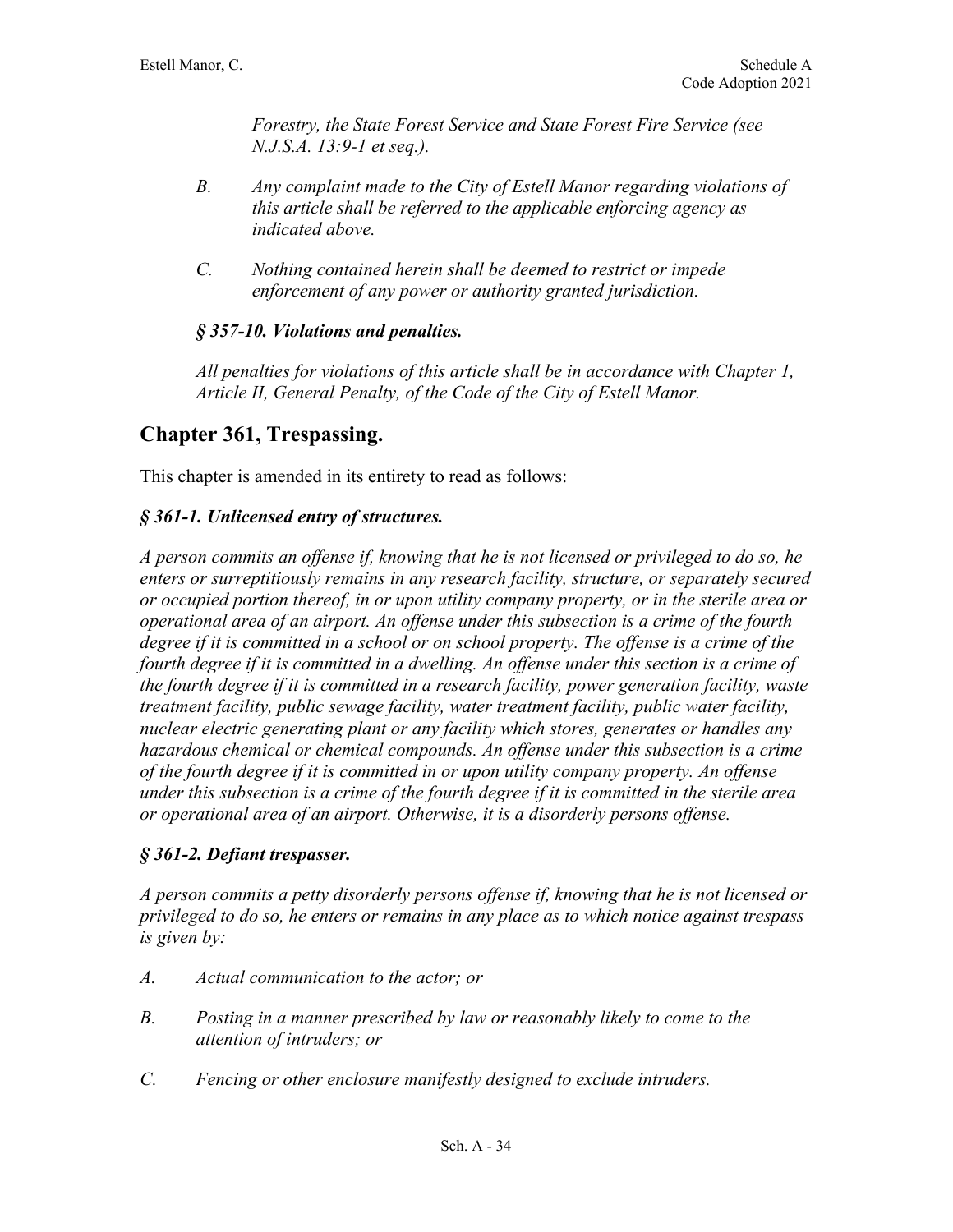## *§ 361-3. Peering into windows or other openings of dwelling places.*

*A person commits a crime of the fourth degree if, knowing that he is not licensed or privileged to do so, he peers into a window or other opening of a dwelling or other structure adapted for overnight accommodation for the purpose of invading the privacy of another person and under circumstances in which a reasonable person in the dwelling or other structure would not expect to be observed.*

## *§ 361-4. Defenses.*

*It is an affirmative defense to prosecution under this section that:*

- *A. A structure involved in an offense under § 361-1 was abandoned; or*
- *B. The structure was at the time open to members of the public and the actor complied with all lawful conditions imposed on access to or remaining in the structure; or*
- *C. The actor reasonably believed that the owner of the structure, or other person empowered to license access thereto, would have licensed him to enter or remain, or, in the case of § 361-3 of this chapter, to peer.*

# **Chapter 380, Zoning.**

- A. Section 380-3.
	- (1) The following definition is added:

*MANUFACTURED HOME – A structure, transportable in one or more sections, which is built on a permanent chassis and is designed for use with or without a permanent foundation when attached to the required utilities. The term "manufactured home" does not include a recreational vehicle.*

(2) The following definitions are amended to read as shown:

NONCONFORMING BUILDING – A structure, the size, dimension or location of which was lawful prior to the adoption, revision or amendment of a zoning ordinance, but which fails to conform to the requirements of the zoning district in which it is located by reasons of such adoption, revision or amendment.

NONCONFORMING LOT – A lot, the area, dimension or location of which was lawful prior to the adoption, revision or amendment of a zoning ordinance, but which fails to conform to the requirements of the zoning district in which it is located by reason of such adoption, revision or amendment.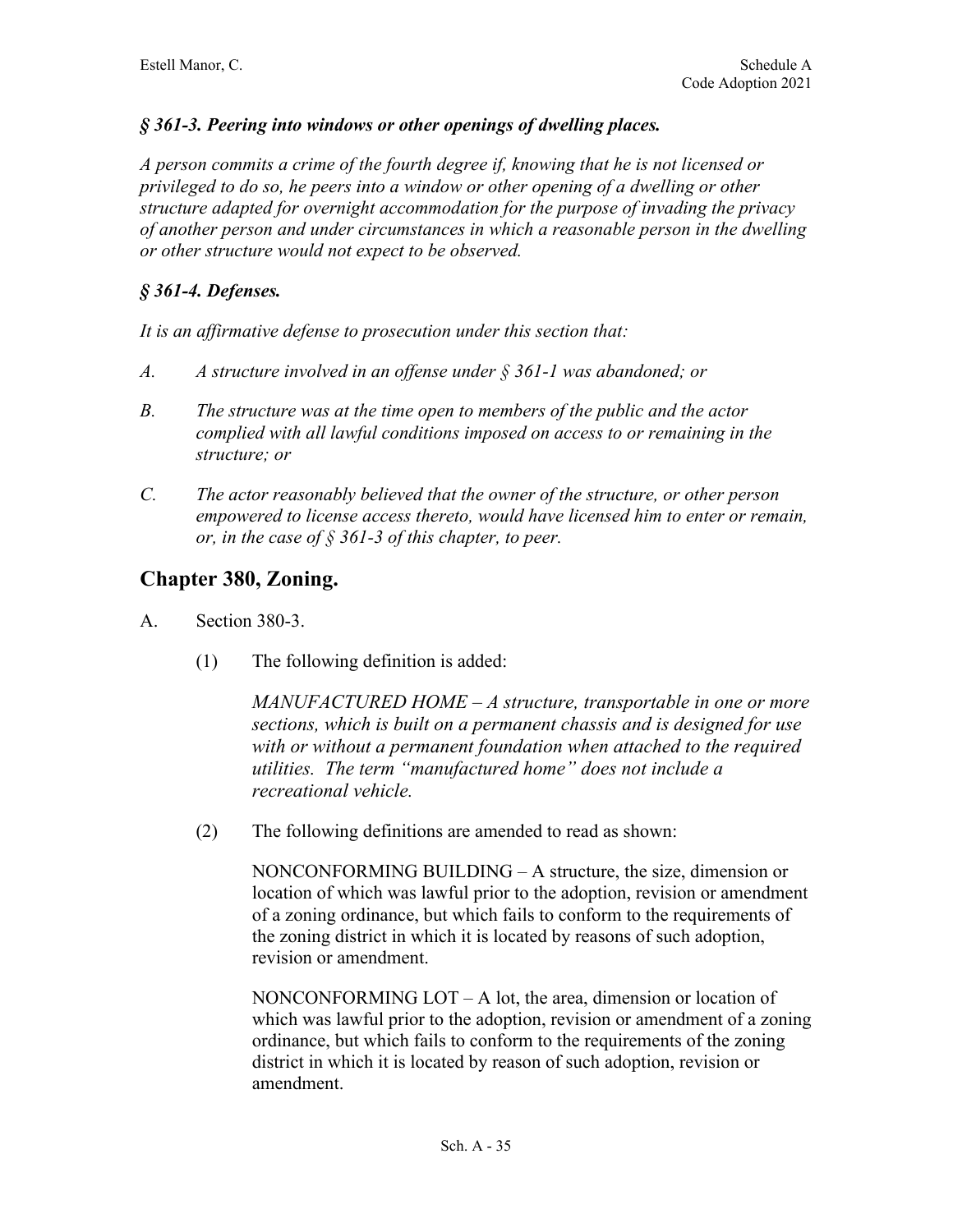PRINCIPAL BUILDING -- A building in which is conducted the main or principal use of the lot on which the building is situated. An accessory building which is attached to the principal building shall comply in all respects with the requirements applicable to the principal building.

- B. Original Sec. 10-6.6.d.3, providing expiration of member terms, is repealed.
- C. Section 380-22. Subsections B through G of this section are amended to read as follows:
	- B. All farm animals/fowl shall be divided into classifications as follows:
		- (1) Large animals, including cows, bulls, horses, donkeys and ponies.
		- (2) Medium animals, including sheep, goats and pigs.
		- (3) Small animals/fowl, including chickens, geese, ducks, rabbits and turkeys.
	- C. None of the above farm animals/fowl may be raised on any tract consisting of less than two acres.
	- D. On any lot consisting of between two acres and up to three acres, one horse or pony may be kept or two medium animals.
	- E. On any lot between three acres and up to five acres, two large animals or six medium animals may be kept.
	- F. On any lot between five acres and up to 10 acres, four large animals or 12 medium animals may be kept. One additional large animal or three additional medium animals may be kept for each additional two acres over 10 acres.
	- G. The number of small animals/fowl may not exceed 20 times the number of medium animals except for turkeys. It shall be unlawful to operate or maintain a commercial turkey farm within the City limits, and it shall be unlawful for any person to raise more than five turkeys at any time.
- D. Sections 380-31B and 380-34D are amended to delete specific fines and instead state that fines are as provided in Chapter 1, Article II, General Penalty.
- E. Section 380-32A(4) is amended to read:

Residential structures without permanent foundations, including, without limitation, mobile homes and mobile home parks; or without permanent connection to utilities.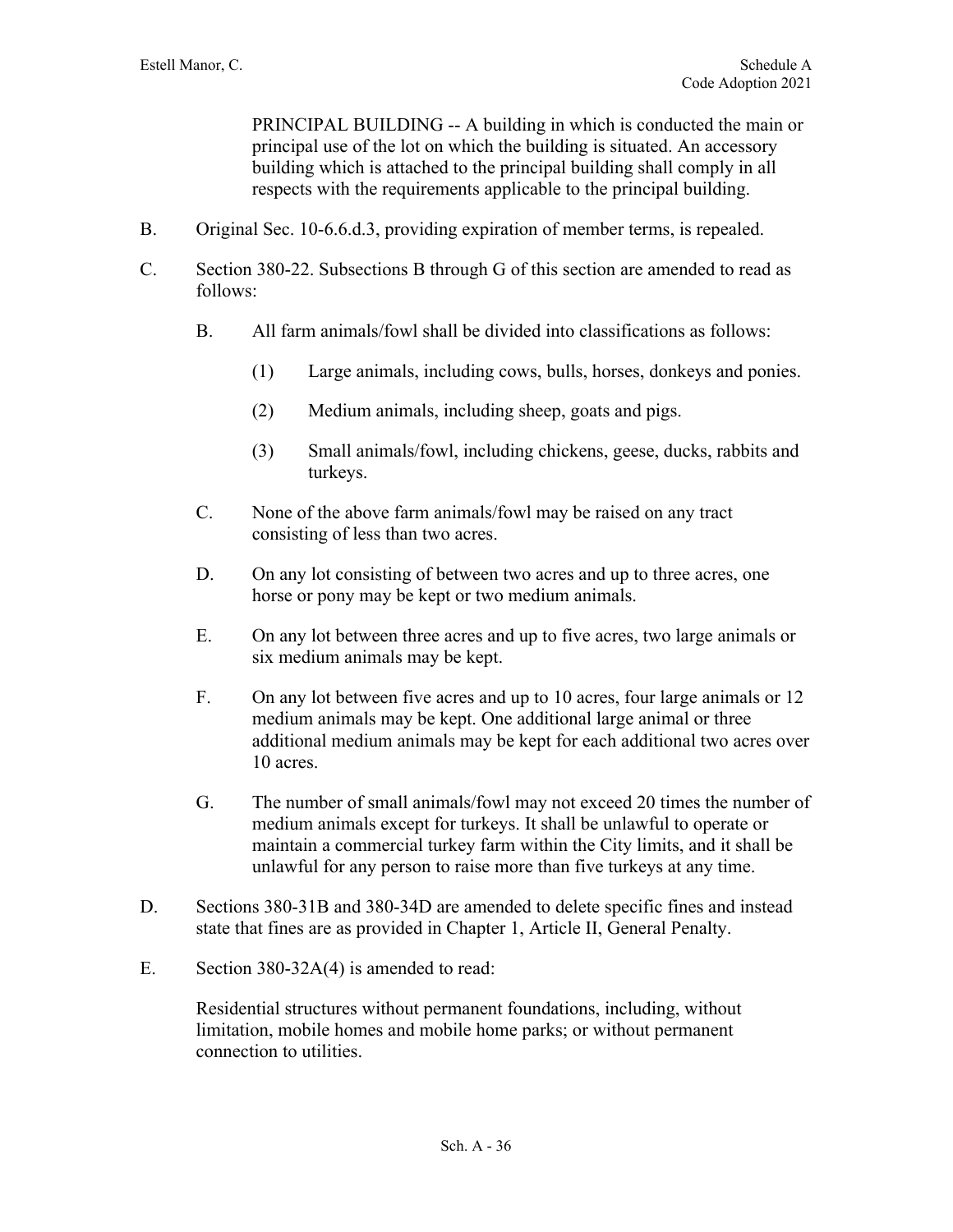- F. Section 380-34A is amended to deleted ", as defined in § 256-1," from the first sentence thereof.
- G. Original Sec. 10-7.10(2), referencing Section 4-6, is repealed.
- H. Section  $380-38G(1)(a)$  is amended as follows:

Temporary signs advertising events, such as fairs, bazaars, auctions, garage sales or other special activities of a similar nature, shall be permitted. Such signs may not be posted more than one month prior to the event being advertised and must be removed within 10 days following the conclusion of the event. Signs for garage sales shall comply with Chapter 212, Garage Sales, of the Code of the City of Estell Manor.

I. The last sentence of  $\S$  380-40A(4) is amended as follows:

Any permittee who uses premises to which the permit relates in violation of any of the conditions specified by this section or fixed to such permit shall be deemed in violation of this chapter and shall be subject to the penalties enumerated in Subsections 10-8.1a5 and 10-12.1 and Section 3-6 of this Code § 380-82, Violations and penalties, of this chapter.

- J. Original Sec. 10-9.9, Mobile home parks, is repealed.
- K. Section 380-72A is amended so that the last sentence thereof reads:

All applications for zoning permits shall be made to the Zoning Officer, accompanied by a fee payable to the City of Estell Manor, in such amounts as provided in Chapter 185, Article III, Fees for City Services, for a zoning permit for a primary structure and for an accessory building or structure.

L. Section 380-72D(5) is amended to read as follows:

A fee shall be paid to the Housing Officer, in such amount as provided in Chapter 185, Article III, Fees for City Services, by each applicant for a certification of occupancy.

- M. Replace the words "No fee" at the start of the fifth sentence in Section 380-74G, with the words "A \$20 fee".
- N. Section 380-73A(5)(i) is amended to delete the reference to N.J.S.A. 13:19-7.
- O. The fifth sentence of  $\S 380-73G$  is amended to change "No fee..." to "A fee as provided in Chapter 185, Article III, Fees for City Services, for the issuance of said… ".
- P. Original Sec. 10-11.5, Powers of Board of Adjustment, is repealed.